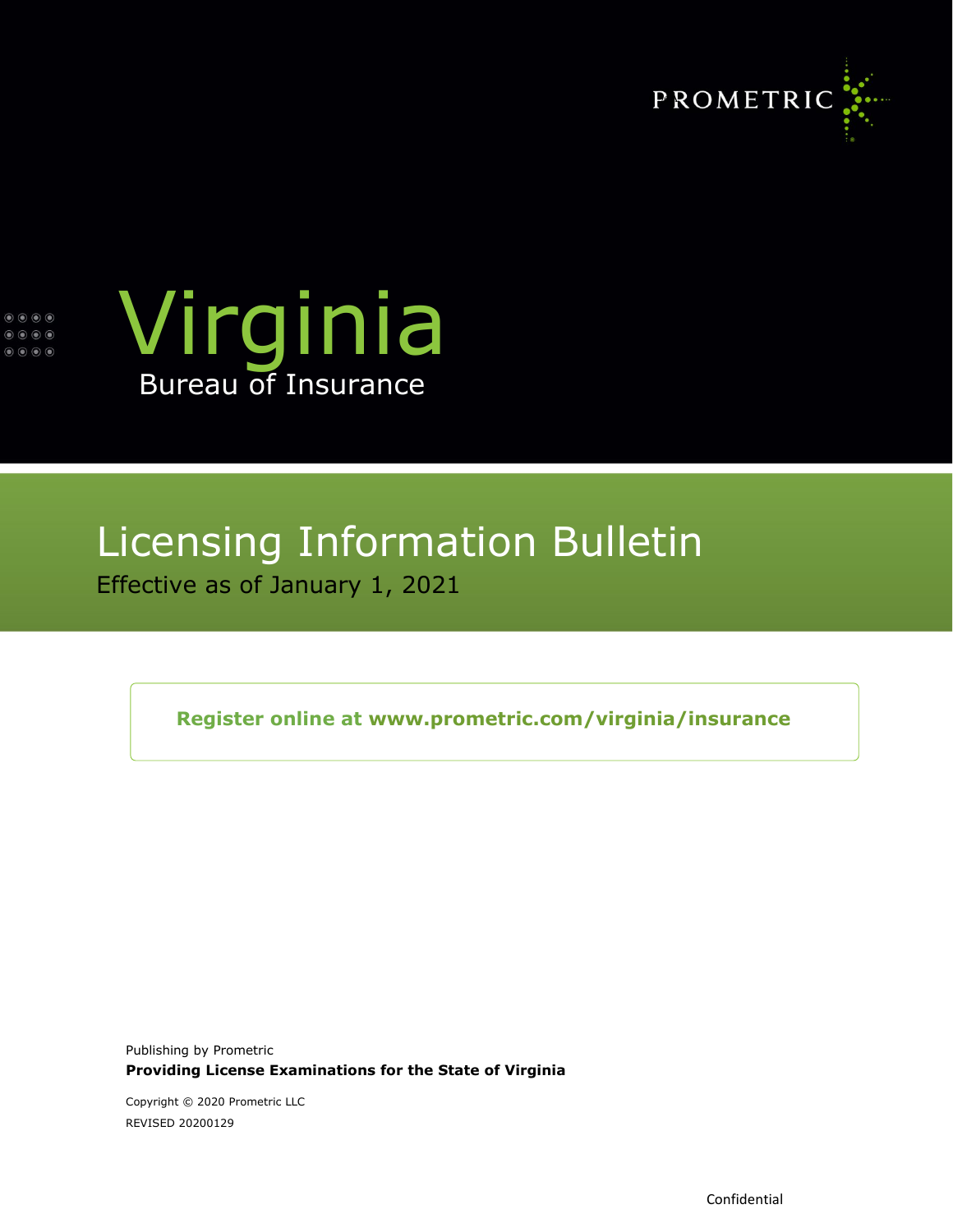the control of the control of the control of the control of the control of the control of





| <b>Introduction</b>                                                                                                                                                                                                                                      | 2  |
|----------------------------------------------------------------------------------------------------------------------------------------------------------------------------------------------------------------------------------------------------------|----|
|                                                                                                                                                                                                                                                          |    |
| Overview of Licensing Process  3                                                                                                                                                                                                                         |    |
| <b>Military Service Members &amp; Their Families</b>                                                                                                                                                                                                     |    |
|                                                                                                                                                                                                                                                          | 4  |
| Exam Fee Reimbursement Program  4                                                                                                                                                                                                                        |    |
| <b>Virginia Licensing Requirements</b>                                                                                                                                                                                                                   | 5  |
| Licenses that Require Exams 5<br>LICENSES THAT REQUIRE EXAMS  5                                                                                                                                                                                          |    |
| <b>Scheduling Your Exam</b>                                                                                                                                                                                                                              | 7  |
| Registering and Scheduling Information  7<br>Reschedule and Cancellation 8<br>If absent or late for your appointment  8<br><b>Preparing for Your Exam</b><br>in the company of the company<br>Content Outlines Overview 10<br>Experimental Questions  11 | 10 |
| <b>Taking Your Exam</b>                                                                                                                                                                                                                                  | 13 |
| Test center regulations  14                                                                                                                                                                                                                              |    |
| <b>Applying for Your License</b>                                                                                                                                                                                                                         | 18 |
| Applying for Your License/ Fingerprinting 18<br>For complete licensing procedures, visit the                                                                                                                                                             |    |
|                                                                                                                                                                                                                                                          |    |
| <b>License Application and Forms</b>                                                                                                                                                                                                                     | 20 |
| <b>Exam Content Outlines</b>                                                                                                                                                                                                                             | 22 |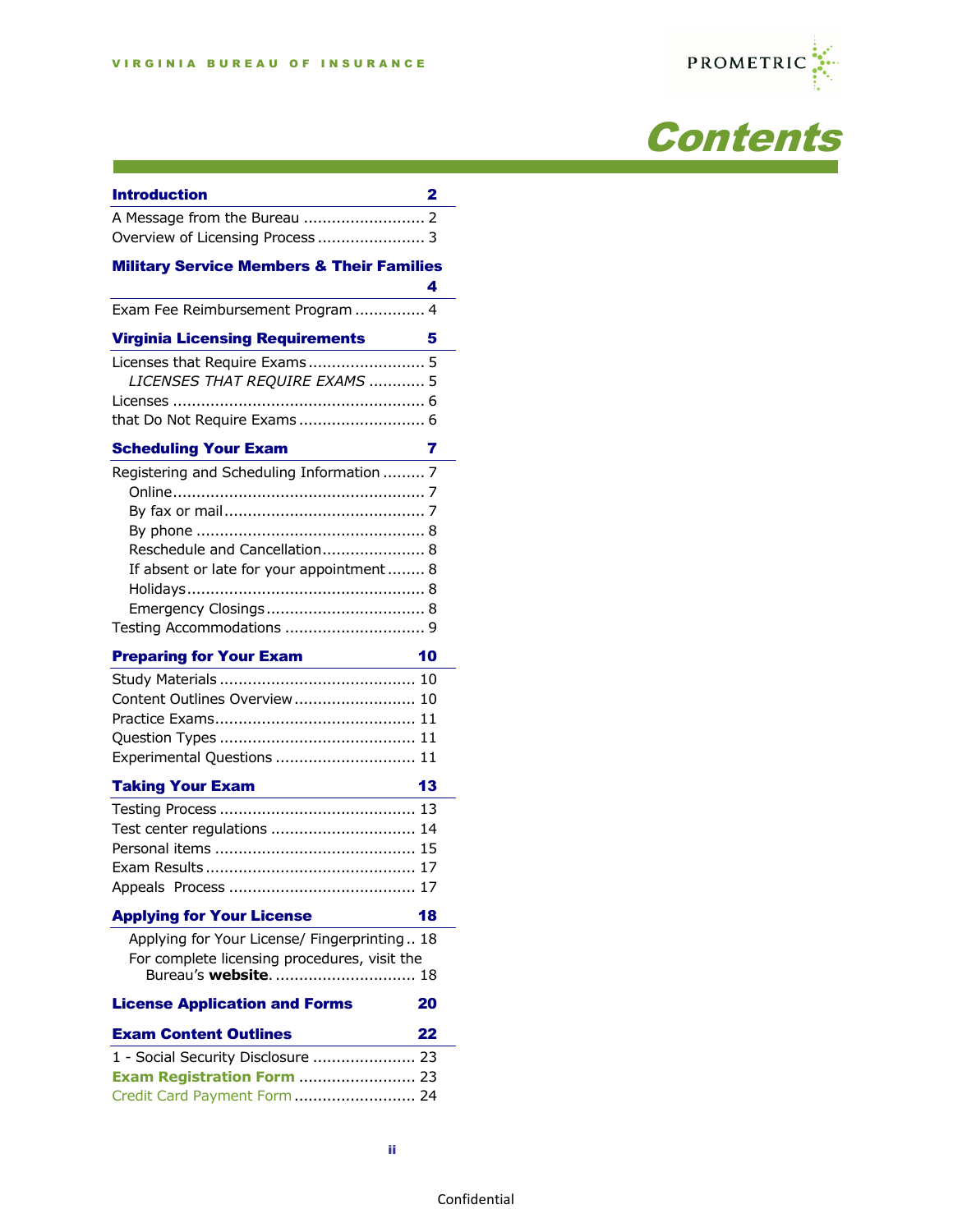



A Message from the **Bureau** 

Through Prometric, the Bureau of Insurance (The Bureau) will gather certain demographic and other information from candidates for agent licensing examinations.

The applicant's disclosure of any demographic information is voluntary and refusal to disclose such information will not affect the results of the applicant's examination. **The applicant's demographic information will be used only for statistical reporting purposes and such information shall be maintained separately from the applicant's personally identifiable information.**  Prometric will obtain from each licensing examination registrant: (i) the candidate's age, race or ethnicity, gender, native language, and highest level of education completed, and (ii) whether the candidate completed a licensing examination preparatory course, or the course provider.

You cannot sell, solicit or negotiate insurance contracts until the Bureau issues your license. You may not receive or accept any commission or other valuable consideration unless you are properly licensed at the time of transaction. You must be an appointed agent at the time of sale in order for an insurer to pay a commission or other valuable consideration.

Issuance of a license depends on review and approval of all license application material. Passing an exam does not guarantee that you will be issued a license. You take exams and submit license applications at your own risk. **If you take an exam unnecessarily or are found unqualified, neither the exam fee nor the application processing fee will be refunded.**

We wish you well in preparing for your examination and remind you that by law you are required to continue your insurance education after becoming licensed.

A license is a privilege, not a right. You must commit yourself from the beginning to comply with the laws and regulations set forth to regulate the insurance industry.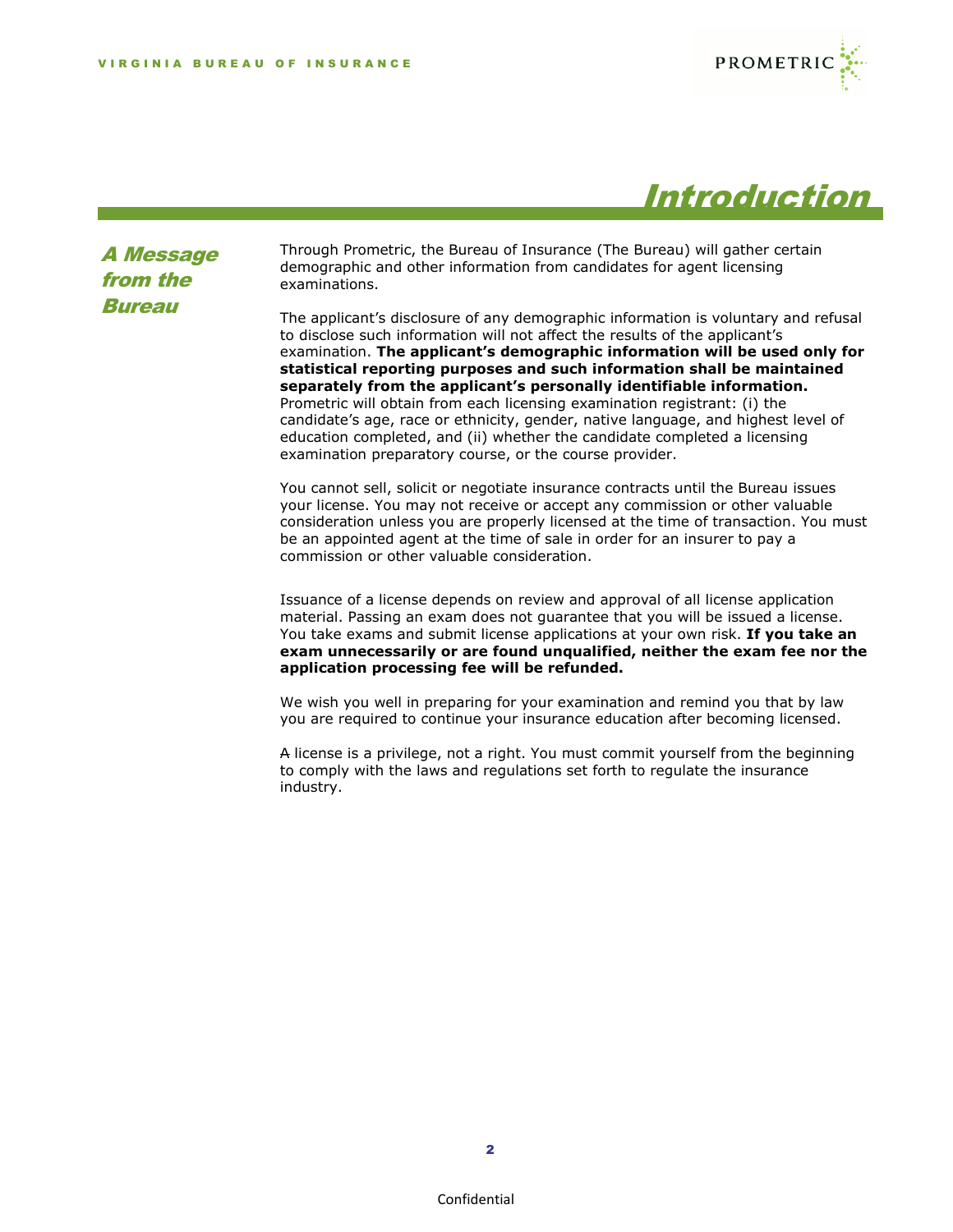

### Important Notice:

Beginning January 1, 2021, your license(s) will have an expiration date based on your birth month and odd/even year of birth. For example, if you were born in an odd-numbered year, your license will expire at the end of your birth month in oddnumbered years. If you were born in an even-numbered year, your license will expire at the end of your birth month in even-numbered years. In addition, completion of any continuing education requirements will be due at time of license renewal. For more information email **[BOILicenseRenewal@scc.virginia.gov.](mailto:BOILicenseRenewal@scc.virginia.gov)**

Beginning January 1, 2021, the Bureau requires all individuals applying for a resident insurance license to be fingerprinted. Fingerprinting **must** be done at a Fieldprint site, using "live scan" technology, which digitally captures and transmits the fingerprints to the Virginia State Police, and the Federal Bureau of Investigation (FBI).

The Bureau encourages you to email Agent Licensing at **AgentLicensing@scc.virginia.gov** to provide your comments and suggestions.

# Overview of **Licensing** Process

This bulletin provides information about the examination and licensing process for obtaining a resident insurance license. You should read this Licensing Bulletin including the examination content outlines prior to taking an exam. If interested in applying for a nonresident license, you can apply online via **[NIPR](http://www.nipr.com/)** or a NIPR authorized business partner such as **[Sircon](http://www.sircon.com/virginia)**.



### Licensing Process

**Follow these main steps if you are interested in obtaining an insurance license.**

- **1.** Read this bulletin to learn about examination and licensing requirements.
- **2.** Register and schedule your exam. The easiest way to register and schedule is **[online](http://www.prometric.com/virginia/insurance)**. Phone, fax and mail options are also available.
- **3.** Review the examination content outlines on the **[website](http://www.prometric.com/virginia/insurance)**.
- **4.** Register, schedule an appointment and pay to be fingerprinted at a FieldPrint location **<http://fieldprintvirginia.com/>**.
- **5.** Take the scheduled examination, bringing required identification to the test center.
- **6.** Apply for your license by visiting **[Sircon](http://www.sircon.com/virginia)** or **[NIPR.](http://www.nipr.com/)**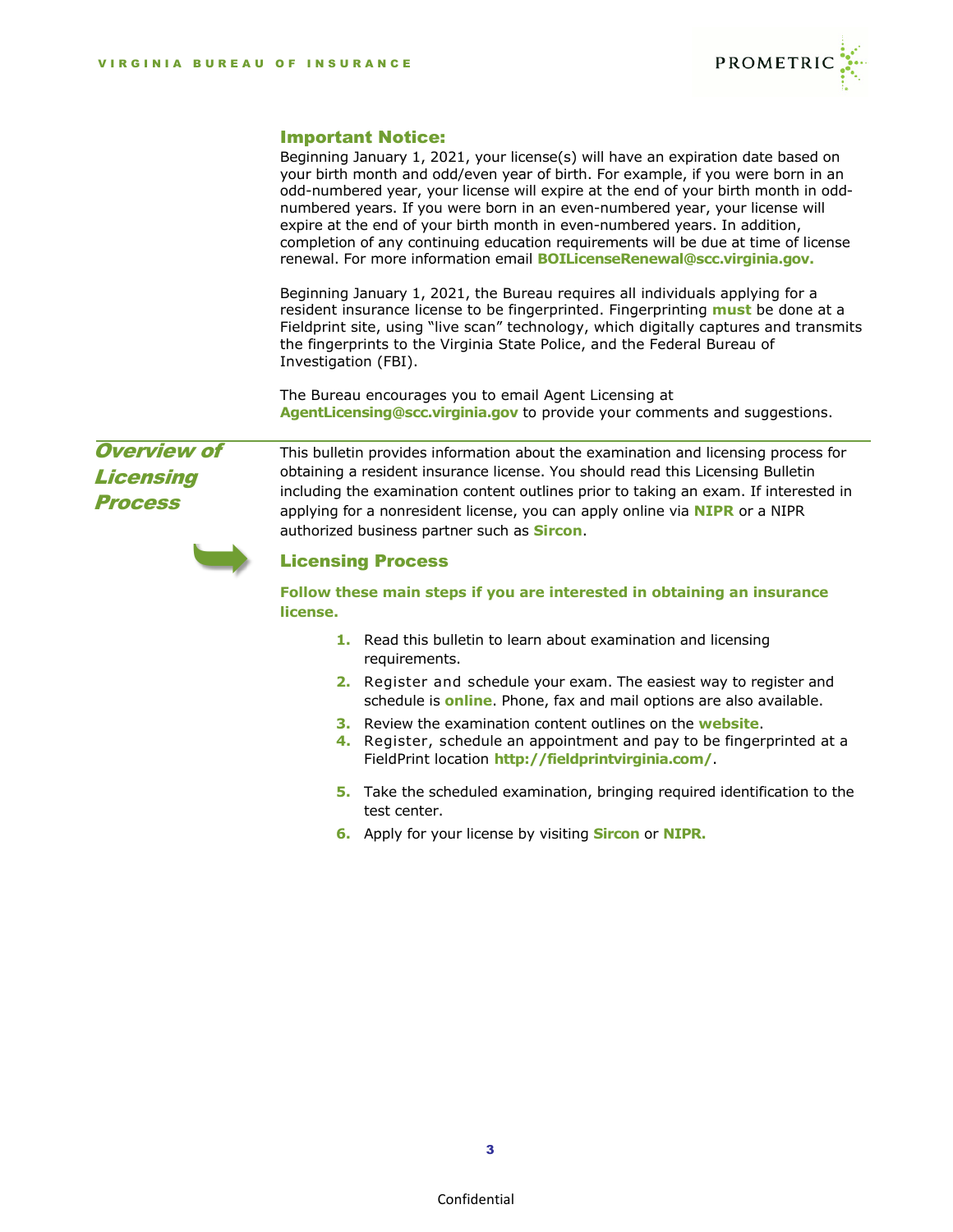



# To get answers not provided in this bulletin

**Visit our Website**: **www.prometric.com/virginia/insurance** 

#### **Frequently Asked Questions are available:**

[https://www.prometric.com/sites/default/files/vainsuranceexamfaqs\\_Final%2](https://www.prometric.com/sites/default/files/vainsuranceexamfaqs_Final%20wo%20CMS.docx) [0wo%20CMS.docx](https://www.prometric.com/sites/default/files/vainsuranceexamfaqs_Final%20wo%20CMS.docx)

#### **LICENSING INFORMATION**

**Virginia State Corporation Commission** Bureau of Insurance P.O. Box 1157 Richmond, Virginia 23218-1157 Overnight Delivery: 1300 East Main Street, Richmond, VA 23219 Phone: 804-371-9631 Web site: **www.scc.virginia.gov/pages/Bureau-of-Insurance**  Email: **[AgentLicensing@scc.virginia.gov](mailto:AgentLicensing@scc.virginia.gov)**

#### **QUESTIONS ABOUT EXAMINATION OR PRELICENSING Prometric**

Website: **[www.prometric.com/Virginia/insurance](http://www.prometric.com/vermont/insurance)** Tel: (866) 891-6396 Fax: (800) 347-9242 TDD User: (800) 790-3926

## Military Service Members & Their Families

- Veterans who sit for certain Virginia insurance examinations can be reimbursed up to \$2,000 for each exam under the GI Bill.
- The GI Bill education benefits are available through the U.S. Department of Veterans Affairs (VA).
- Dependents of totally disabled veterans or veterans who died in service may also use this service under certain conditions.
- Reimbursements are only paid directly to the veteran or other eligible person after submitting proof of payment.

Other fees connected with obtaining a license such as insurance license application processing fees or costs for classes to prepare for the insurance licensing exams are not reimbursable under the GI Bill®. Veterans can be reimbursed under the GI Bill® regardless of the number of insurance agent licensing exams they take or the number of times they take an exam.

For questions about insurance licensing examination reimbursement, visit the **[Veterans Affairs website](http://www.benefits.va.gov/gibill/licensing_certification.asp)** or call 888-GIBILL-1 (888-442-4551).

Exam Fee Reimbursement Program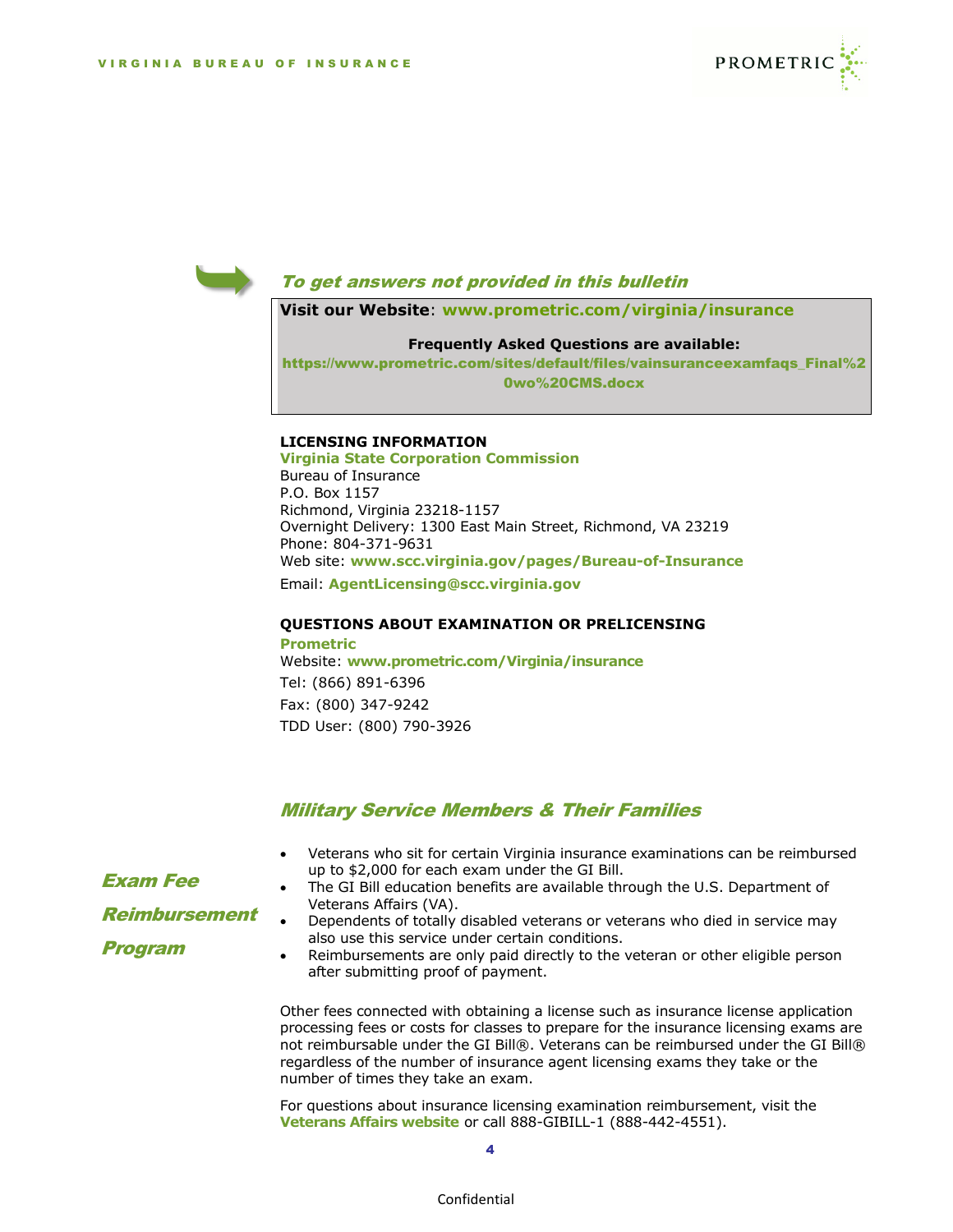

# Virginia Licensing Requirements

Licenses that **Require** Exams

# LICENSES THAT REQUIRE EXAMS

The Bureau issues seven (7) different license types that require examinations across three categories: (1) Agents

- 
- (2) Consultants
- (3) Public Adjusters

Visit the Bureau's website for complete **[licensing procedures.](https://scc.virginia.gov/pages/Applying-for-a-Individual-VA-Insurance-License)** Apply online through **[Sircon](http://www.sircon.com/virginia)** or **[NIPR.](https://nipr.com/)** Candidates seeking licenses within these categories are required to pass an exam as described below.

#### **AGENT LICENSE**

Virginia resident applicants are required to pass an exam for the following five license types before applying:

- Life and Annuities
- Health
- Property and Casualty
- Personal Lines
- Title

If the license terminates for any reason, a resident must pass the examination again prior to applying for the license.

Holding one of these five agent license types would enable you to sell several classes of insurance. Property & Casualty includes Personal Lines; therefore, do not apply for both.

#### **CONSULTANT LICENSES**

The Bureau issues two insurance Consultant licenses that require Virginia resident applicants to pass an exam before licensing:

- Life and Health Consultant Life and Health exam\*
- Property and Casualty Consultant Property and Casualty exam\*

\* If you are already a licensed Life & Annuities and Health / Property & Casualty agent, you are not required to pass the exam if applying for the corresponding consultant license.

Anyone who charges a fee to advise or purports to advise in area of Life & Annuities Insurance, Accident and Sickness Insurance, Property and Casualty Insurance, or Health Care Services as defined in the Code of Virginia is required to be licensed as an insurance consultant. Following are the only exceptions:

• A licensed attorney acting in a professional capacity.

• A trust officer of a bank acting in the normal course of his or her employment.

• An actuary or certified public accountant who consults during the normal course of business.

• Any person employed as a risk manager who consults for his or her employer only.

#### **PUBLIC ADJUSTERS**

Virginia resident applicants must pass the Public Adjusters exam before applying.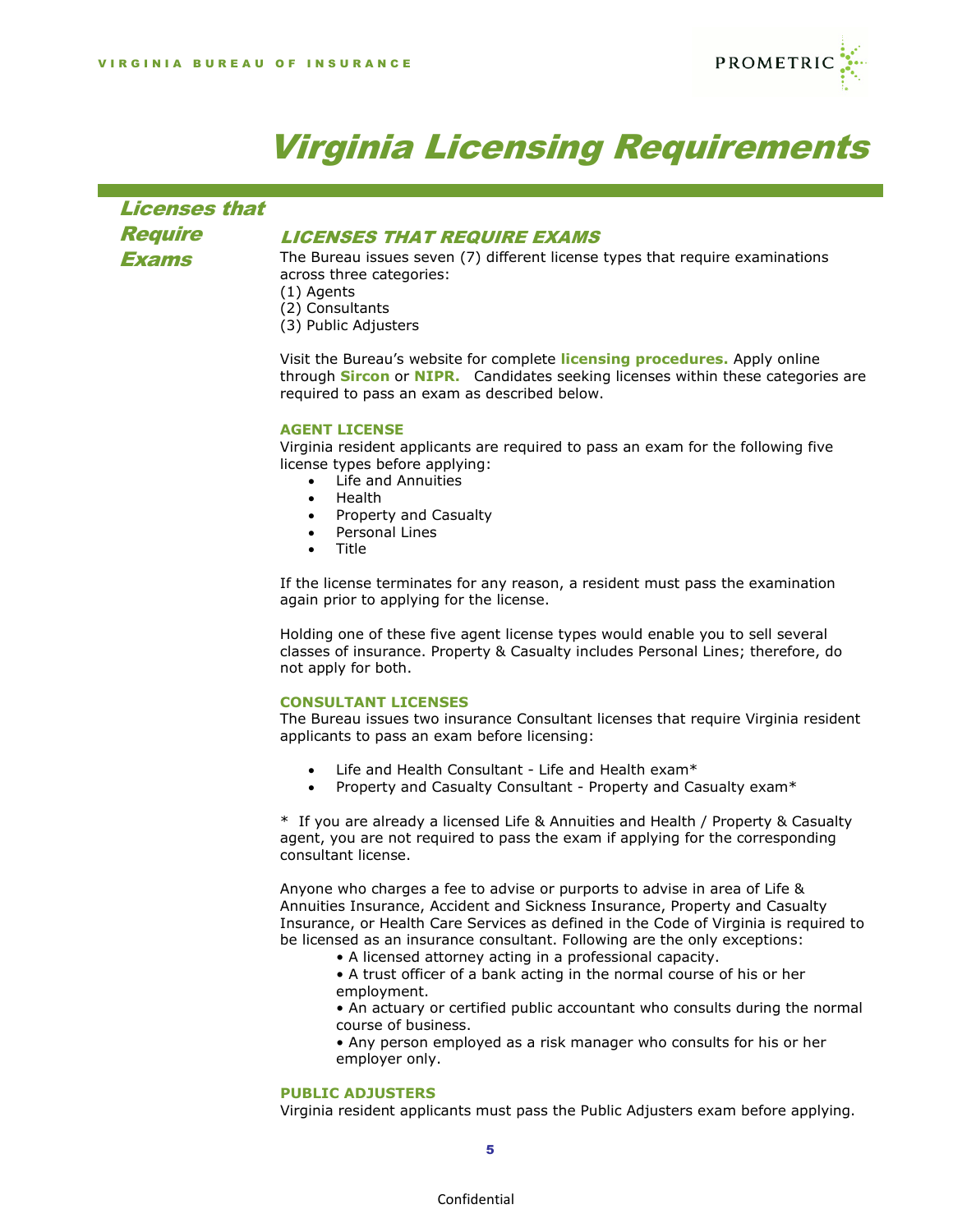

Licenses that Do Not **Require** Exams

# LICENSES WITH NO EXAM REQUIRED

The Bureau also issues Limited Lines, temporary or otherwise restricted licenses, and several miscellaneous licenses that do not require applicants to pass a required exam, such as:

- Limited Lines Life and Health
- Limited Lines Property and Casualty
- Limited Lines Credit
- Motor Vehicle Rental Contract
- Temporary Life and Health\*
- Temporary Life and Health (Debit Only) \*
- Temporary Property and Casualty\*
- Managing General Agent\*\*\*
- Reinsurance Intermediary Broker\*\*\*
- Reinsurance Intermediary Manager\*\*\*
- Viatical Settlement Broker
- Viatical Settlement Provider\*\*\*
- Surplus Lines Broker\*\*

*\* Temporary Licenses are available to resident individual applicants meeting specific statutory requirements.*

Temporary licenses are issued in the following circumstances:

Upon the death of an agent, to his personal representative, surviving spouse, employee, child or next of kin;

Upon the inability of an agent to act because of sickness, injury or mental incapacity, to his spouse, child, next of kin, employee or legal representative;

Upon the sale of the agent's business, to any person employed in the business. In the event no person is available and suitable for licensing and appointment, the Commission may license and appoint any other suitable person; or

To an applicant who is to be an appointed agent of a home service insurer, and who will be assigned a debit and will actually collect the premiums on insurance contracts during the period of such temporary license.

*\*\* Residents must hold a Property and Casualty License. \*\*\* Visit the Bureau's website for [licensing requirements](https://scc.virginia.gov/pages/Company-Licensing-and-Registration-Procedures).*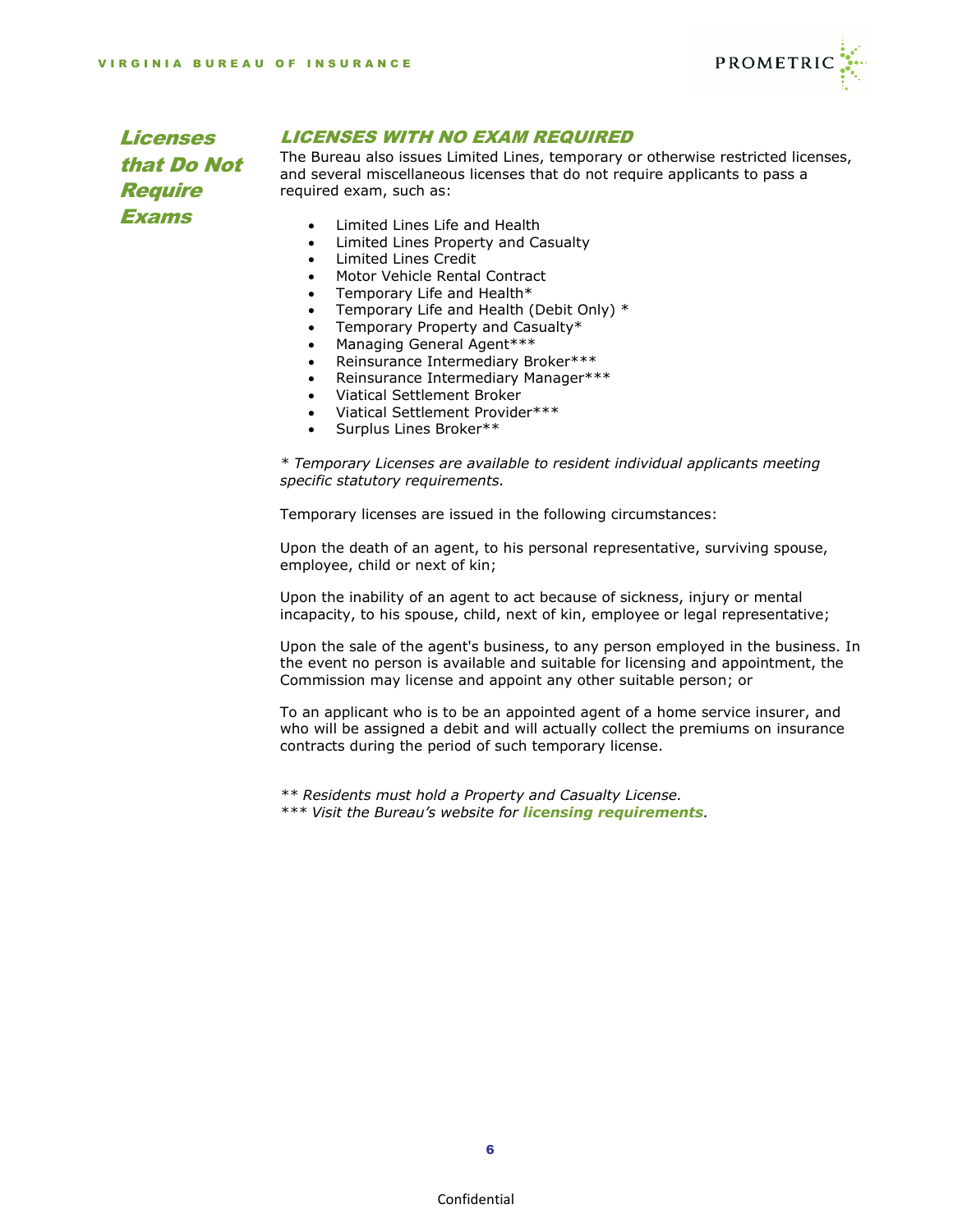

# Scheduling Your Exam

**Registering** and **Scheduling** Information

Prometric provides computerized testing through its multistate testing network. **You may take the exam at any Prometric test center in the United States or our Remote Proctored network.** Follow the instructions here to register and schedule an appointment.

Testing Accommodations. If you require an Americans with Disabilities Act (ADA) accommodation(s) or English as a Second Language (ESL) additional time, see the "**Testing Accommodations**" section below.



# **Online**

Register and schedule online-it saves time and it's easyl

You can easily register and schedule your exam online at any time using our Internet Registration Service by going to:

- 1. http://www.prometric.com/virginia/insurance.
- 2. Click on Create or Login to Your Account to register. Youcan immediately schedule your exam once you create your account or log in later to schedule your exam.
- 3. If you choose to take your exam in a Test Center then click on Schedule Test Center and follow the prompts.
- 4. If you choose to take your exam in in a Remotely Proctored location, then click on Schedule Remote Proctor\* and follow the prompts.

Important Note: Every candidate will need to create a new account, but those with exiting profiles will need to use the Welcome email as a starting point. If a candidate creates a new profile without using that link, a duplicate profile will be created and could result in scheduling challenges.

# By fax or mail

You may **fax** the completed Exam Registration Form found at the end of this bulletin to Prometric to (800) 347-9242. You must also include the completed Credit Card Payment Form (Visa, MasterCard or American Express) with the cardholder's signature.

#### **OR**

You may **mail** the completed Exam Registration Form and the appropriate exam fee to the address on the form. When registering by mail, you may pay the exam fee by Visa, MasterCard or American Express, company check, cashier's check or money order. **Personal checks and cash are not accepted.**

If paying by credit card, you must also include the completed Credit Card Payment Form (Visa, MasterCard or American Express). The cardholder's signature must be on the Form.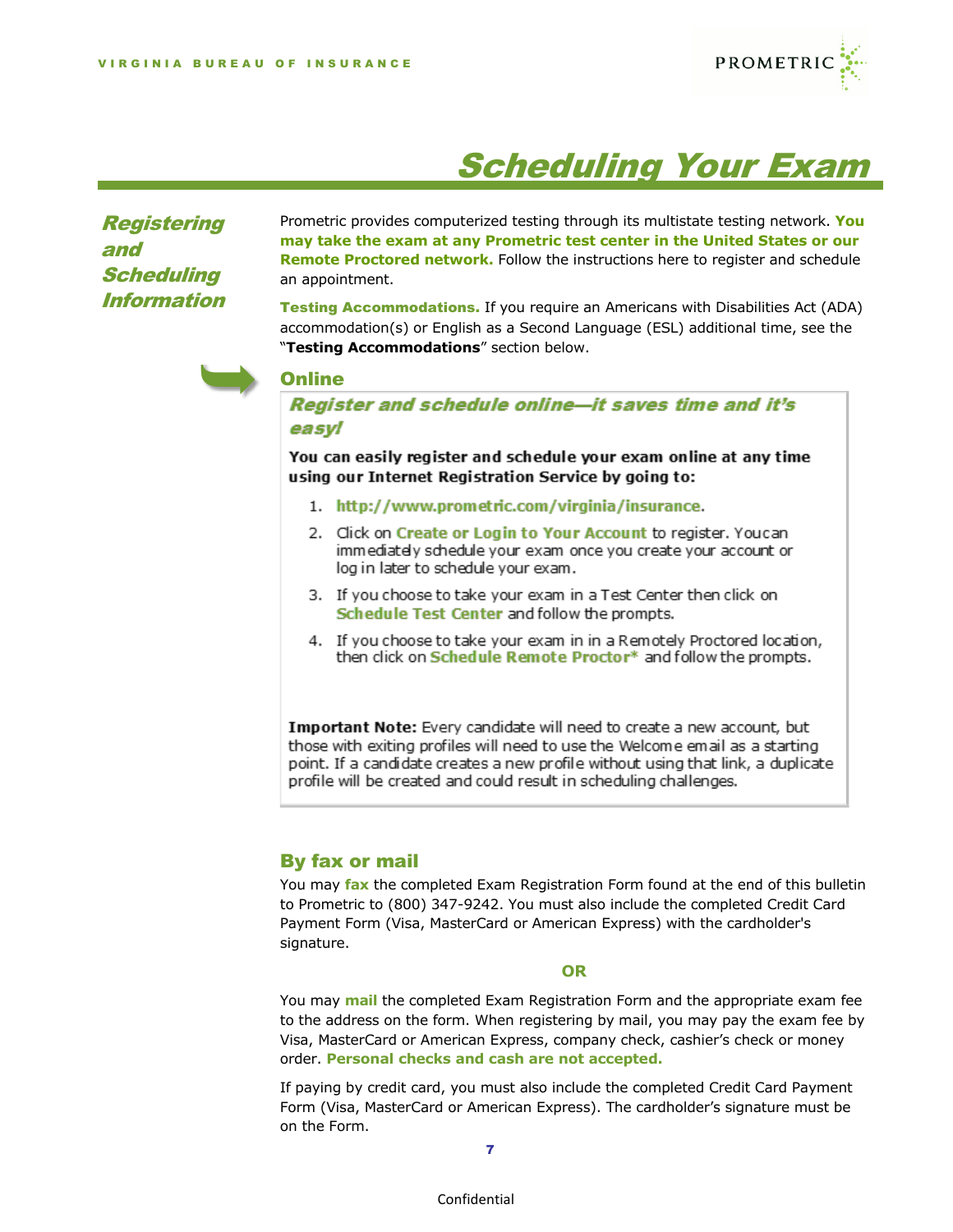

# By phone

If you are unable to schedule online, you may schedule the examination by calling (866) 891-6396.

> Between 8 a.m. and 9 p.m. (Eastern Time), Monday through Friday Between 10 a.m. and 3 p.m. (Eastern Time), Saturday and Sunday.

Please have your exam and credit card information for payment available.

**Note** An exam registration remains valid for 90 calendar days after it has been processed. It then will expire without further notice at that time. We recommend that you do not register for your exam until you are prepared to take it. If you allow your exam registration to expire or did not pass your exam, you must reregister. Another exam registration fee is required.

# Reschedule and Cancellation

If you wish to change your exam date or time, you must do so at least 24 hours prior to your appointment using the Reschedule/Cancel option on the **[website](http://www.prometric.com/virginia/insurance)** or by contacting Prometric's automated voice response system is 866-891-6396 (in North America). There is no charge for changing an appointment within the same testing window if the change is made at least 24 hours prior to your appointment.

If you paid online and cancel your exam, the card you used will be automatically refunded. However, if you registered through mail or fax using any form of payment, after you cancel your exam, you must initiate a refund by completing the **[refund form](https://fs6.formsite.com/Prometric/form33/index.html)**.

Prometric will review refund requests and email decisions to you within 7-10 business days of receipt unless further research and/or documentation are required. Prometric reserves the right to request documentation to support any illness or emergency claim. **Refund requests made via phone will not be accepted.**

If you change or cancel your appointment without proper notice, you will forfeit your examination fee(s).

### If absent or late for your appointment

If you miss your appointment, or arrive late and are not allowed to test, you will forfeit your exam fee(s).

# Holidays

Testing generally does not occur on federal holidays. Additional state holidays may be observed in the state where you schedule the exam appointment.

# Emergency Closings

Severe weather or an emergency could require canceling scheduled exams. If this occurs, Prometric will attempt to contact you by phone; however, you may check for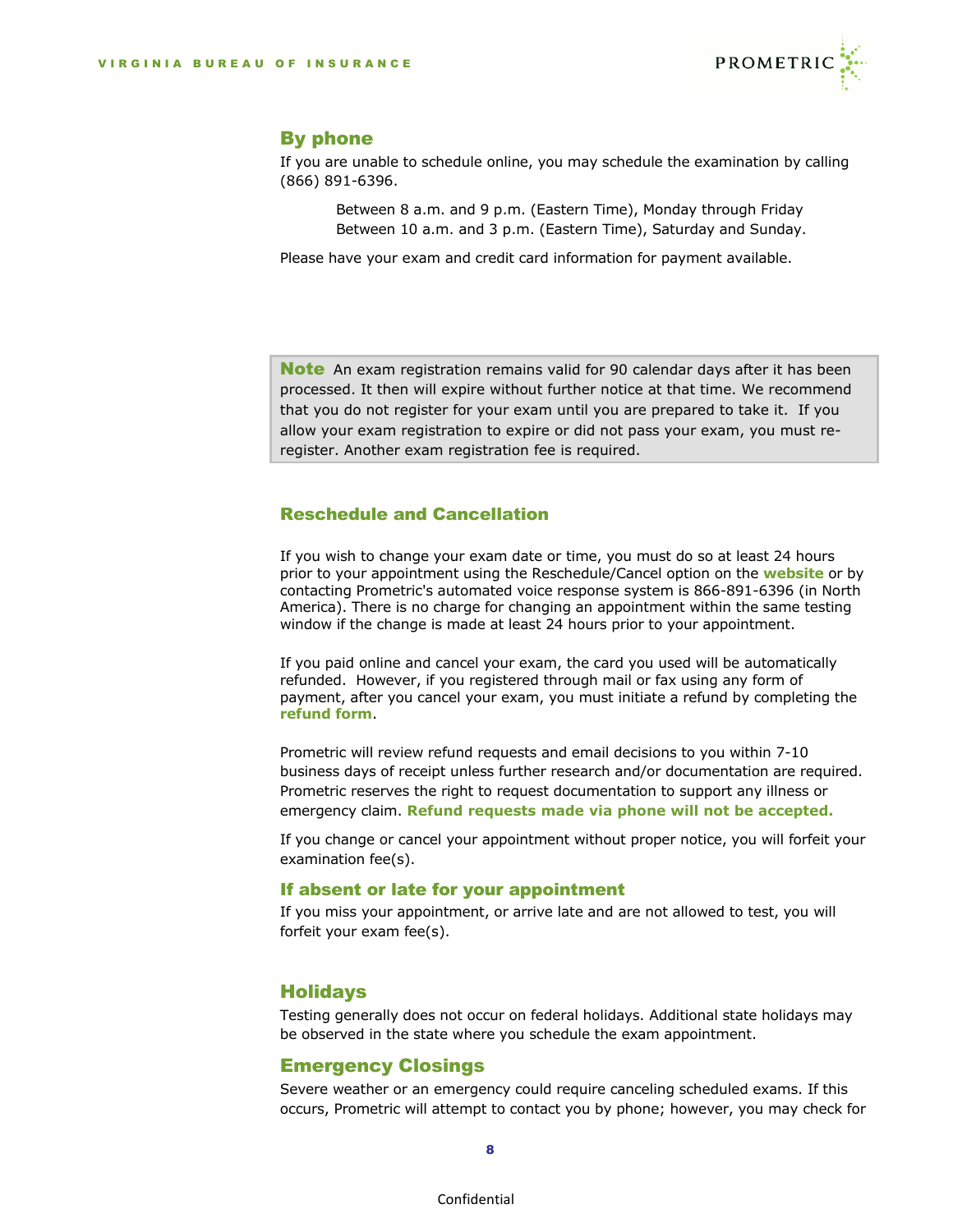

testing **[site closures](https://www.prometric.com/closures)** by checking our website or calling Prometric at (866) 370- 3411. If the site is closed, the exam will be rescheduled without a rescheduling fee.

If a test center is open for testing and you choose not to appear for the appointment, you will forfeit the exam fees and must reschedule and pay another exam fee.

| <b>Testing</b><br><b>Accommodations</b> | ADA Accommodation. Reasonable testing accommodations are provided to allow<br>candidates with documented disabilities recognized under the ADA an opportunity to<br>demonstrate their skills and knowledge. Prometric makes every effort to provide<br>reasonable testing accommodations that enable all test takers to take examinations.                                                                                                                                                                |
|-----------------------------------------|-----------------------------------------------------------------------------------------------------------------------------------------------------------------------------------------------------------------------------------------------------------------------------------------------------------------------------------------------------------------------------------------------------------------------------------------------------------------------------------------------------------|
|                                         | If you require testing accommodations under the Americans with Disabilities Act<br>(ADA), please complete and submit a Testing Accommodation Request Form<br>online or contact Prometric at (888) 226-9406 to obtain an Accommodation Request<br>Form.                                                                                                                                                                                                                                                    |
|                                         | Professional documentation of the disability must be submitted with the<br>Accommodation Request Form to aid Prometric in determining the appropriate<br>testing accommodations. Thirty days advance notice is required for all testing<br>arrangements. There is no additional charge for these accommodations.                                                                                                                                                                                          |
|                                         | <b>ESL Accommodation.</b> All examinations are given in English. If English is not your<br>primary language, you may qualify for additional time for the test by requesting an<br>ESL Authorization from Prometric. To request an ESL authorization, please submit:<br>• A personal letter requesting the authorization; and                                                                                                                                                                              |
|                                         | • A letter from the English instructor or sponsoring company (on company<br>letterhead), certifying that English is not your primary language.                                                                                                                                                                                                                                                                                                                                                            |
|                                         | Please fax documents to 800.347.9242 and allow three (3) days for processing.<br>If your request is approved, Prometric may extend the time limit on your<br>examination to time-and-one-half or 150% of the normal time limit. Prometric will<br>inform you by mail whether your request for accommodation is approved. You<br>should not schedule your exam until you have received the confirmation email.<br>Exams scheduled before the ESL request has been approved will not include extra<br>time. |
|                                         |                                                                                                                                                                                                                                                                                                                                                                                                                                                                                                           |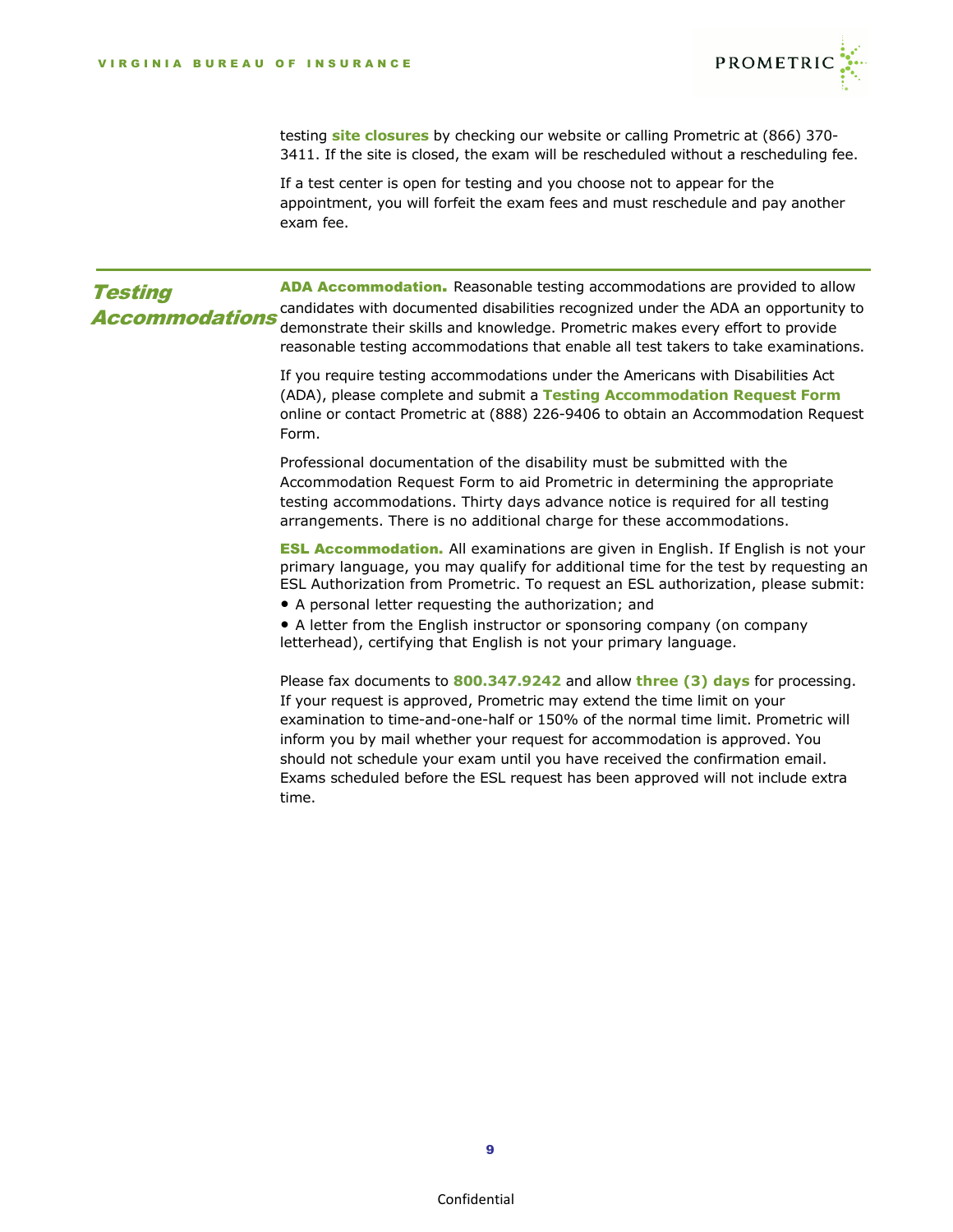![](_page_10_Picture_1.jpeg)

# Preparing for Your Exam

|                                                      | Being well prepared will help you pass your examination. This section<br>offers:                                                                                                                                                                                                                                                                                                        |
|------------------------------------------------------|-----------------------------------------------------------------------------------------------------------------------------------------------------------------------------------------------------------------------------------------------------------------------------------------------------------------------------------------------------------------------------------------|
|                                                      | <b>Information about study materials.</b>                                                                                                                                                                                                                                                                                                                                               |
|                                                      | <b>Information about practice exams.</b><br>$\bullet$                                                                                                                                                                                                                                                                                                                                   |
| <b>Study Materials</b>                               | Not all questions on the examinations will necessarily be covered in your study<br>materials. The content outlines are updated periodically, and outdated study<br>materials may not be consistent with them. Where such discrepancies exist, the<br>outlines take precedence. Make sure your study materials cover the topics in<br>the outlines.                                      |
|                                                      | You are free to use materials of your own choosing to prepare for the license<br>examination. Neither the Bureau nor Prometric reviews or approves study<br>materials or pre-licensing schools. You may wish to contact insurance<br>companies, the company or agency you plan to work for, or local or state agents'<br>associations for courses and study materials in your location. |
|                                                      | Virginia laws and regulations. All examinations cover Virginia laws and<br>regulations. You may wish to consult a standard statute reference, which is<br>generally available at any public or law library, or go to the Bureau's website for<br>links to Insurance Laws and Regulations.                                                                                               |
| <b>Content</b><br><b>Outlines</b><br><b>Overview</b> | The license examination for each type of license consists of questions that test<br>knowledge of topical areas listed in the content outline for that examination. You can<br>view a complete outline specific to your examination online at our website.                                                                                                                               |
|                                                      | <b>Note</b> Do not schedule the exam until you are familiar with all subject areas in<br>the applicable content outline.                                                                                                                                                                                                                                                                |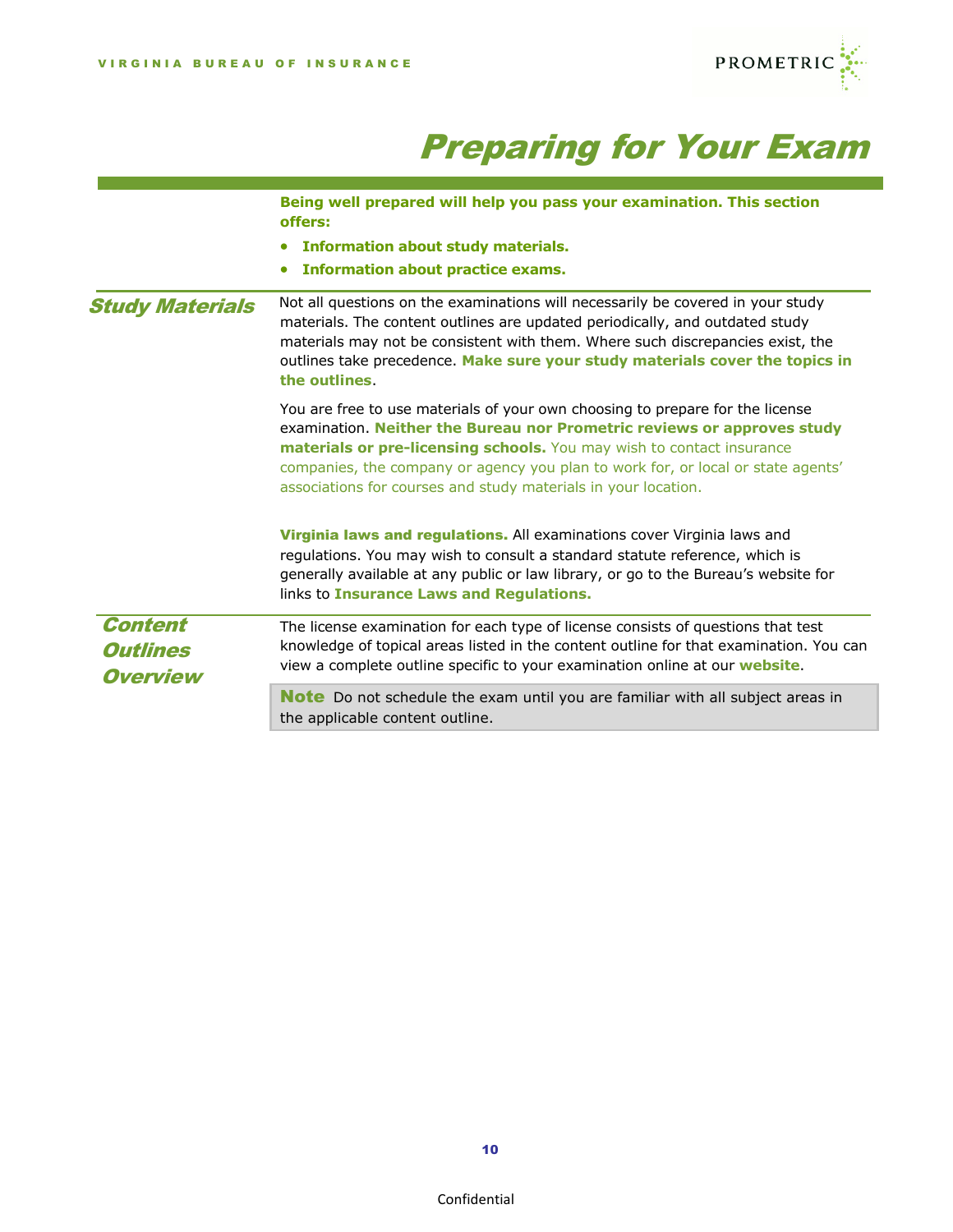![](_page_11_Picture_1.jpeg)

|                                                   | <b>Practice Exams</b> To take a practice exam, click here.                                                                                                                                                                                                                                                                                                                                                                                                                     |
|---------------------------------------------------|--------------------------------------------------------------------------------------------------------------------------------------------------------------------------------------------------------------------------------------------------------------------------------------------------------------------------------------------------------------------------------------------------------------------------------------------------------------------------------|
|                                                   | While practice exams contain general, non-state specific insurance questions, they<br>are created in the same format and use the same question types as the actual<br>licensure exams. Practice exams are designed to help you become familiar with the<br>computer-based testing process.                                                                                                                                                                                     |
|                                                   | During the practice exam, you will get immediate feedback to correct and incorrect<br>responses as well as overall feedback at the end of the session just as you would<br>during the actual exam. Practice exams are available for:                                                                                                                                                                                                                                           |
|                                                   | (LIPA) Life Insurance Producer/Agent Practice Exam in English and Spanish                                                                                                                                                                                                                                                                                                                                                                                                      |
|                                                   | (HIPA) Health Insurance Producer/Agent Practice Exam in English and<br>Spanish                                                                                                                                                                                                                                                                                                                                                                                                 |
|                                                   | (PIPA) Property & Casualty Insurance Producer Practice Exam in English only                                                                                                                                                                                                                                                                                                                                                                                                    |
|                                                   | There is <b>no cost</b> to take Prometric Practice Exams!                                                                                                                                                                                                                                                                                                                                                                                                                      |
| <b>Question Types</b>                             | The examination contains four-option multiple-choice questions. These questions are<br>designed to be as clear and concise as possible while testing knowledge and<br>comprehension of insurance concepts as well as the application of the insurance<br>concepts. The design of the exam ensures that those who possess the required<br>knowledge of the specific insurance line of authority being tested should perform<br>well on the examination for which they prepared. |
| <b>Question Formats.</b>                          | Three different multiple-choice formats are used. Each format is shown in the<br>following examples. An asterisk (*) indicates the correct answer in each sample<br>question.                                                                                                                                                                                                                                                                                                  |
| <b>Format 1-Direct</b><br>question                | Which one of the following is a type of health insurance policy designed to replace<br>the wages of an insured that is unable to work due to an accident or sickness?<br>$\ast$<br>1. Disability Income Insurance Policy<br>2. Employer-Sponsored Group Major Medical Policy<br>3. Hospital Expense Insurance Policy<br>4. Special Risk Policy                                                                                                                                 |
| Format 2-<br><b>Incomplete</b><br>sentence        | Benefits under workers' compensation insurance are payable:<br>1. For bodily injury that is accidental or intentional<br>Regardless of the liability of the employer<br>$\ast$<br>2.<br>Unless safety rules are violated<br>3.<br>4. Up to a maximum of 30 percent of weekly wages                                                                                                                                                                                             |
| <b>Format 3-All of</b><br>the following<br>except | A life insurance policy may include provisions that do all of the following EXCEPT:<br>1. Restrict coverage if death is caused by suicide<br>Require evidence of insurability to reinstate coverage<br>2.<br>$\ast$<br>Extend the contestable period beyond two years<br>3.<br>4. Adjust proceeds if the insured's age is misstated on the application                                                                                                                         |
| <b>Experimental</b><br><b>Questions</b>           | The examination may include some experimental questions that will not be scored. If<br>present, they are distributed throughout the examination and will not be identified<br>as such. These are used to gather statistical information on the questions before<br>they are added to the examination as scored items. These experimental questions<br>will not be counted for or against you in the final examination score.                                                   |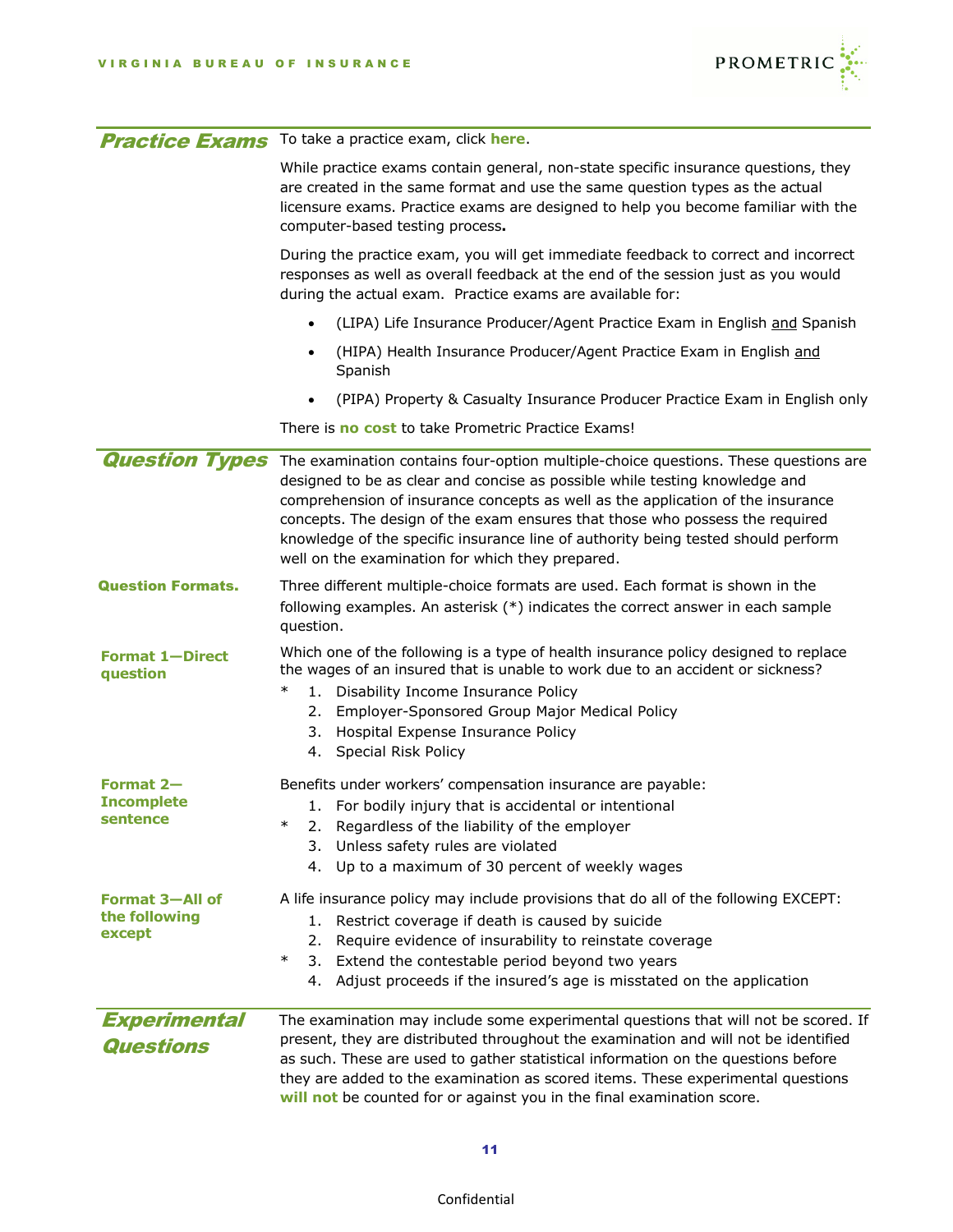![](_page_12_Picture_1.jpeg)

You will be helping us help future test takers by completing experimental test questions in your exam. We plan to use the experimental questions on future exams based on your performance.

The questions will:

- be randomly distributed within your test
- not be counted in your final score
- time spent on the question not be deducted from your test time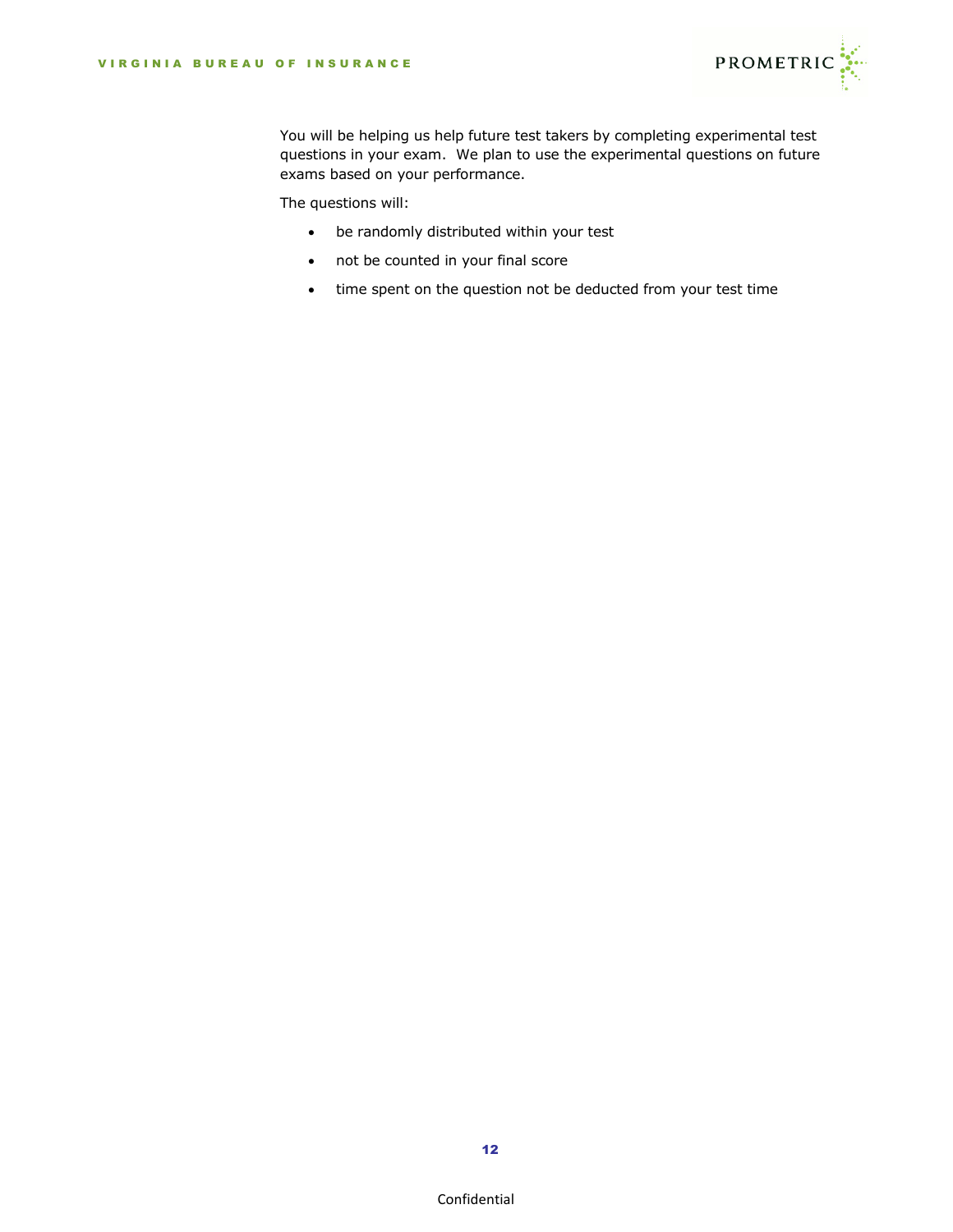![](_page_13_Picture_1.jpeg)

![](_page_13_Picture_2.jpeg)

|                                  | Knowing what to expect when taking your examination may help you prepare for it.<br>This section contains:                                                                                                                                                          |
|----------------------------------|---------------------------------------------------------------------------------------------------------------------------------------------------------------------------------------------------------------------------------------------------------------------|
|                                  | An overview of the testing process.<br>$\bullet$                                                                                                                                                                                                                    |
|                                  | Regulations that will be enforced at the test center.<br>$\bullet$                                                                                                                                                                                                  |
|                                  | Information about the types of questions.<br>$\bullet$                                                                                                                                                                                                              |
|                                  | A guide to understanding your examination results.<br>$\bullet$                                                                                                                                                                                                     |
|                                  | <b>Information about appeals.</b><br>$\bullet$                                                                                                                                                                                                                      |
| <b>Testing</b><br><b>Process</b> | The exam will be administered by computer, but you do not need any computer<br>experience or typing skill to take the exam.                                                                                                                                         |
|                                  | Arrival. You should arrive at least 30 minutes before the scheduled exam<br>appointment. This allows time for you to sign in and for staff to verify your<br>identification and complete all security checks.                                                       |
|                                  | Identification required. You must present two valid forms of identification before<br>you can test. That identification document must:                                                                                                                              |
|                                  | • Be government-issued (e.g., driver's license, state-issued identification card or<br>military identification card).                                                                                                                                               |
|                                  | Contain <b>both</b> a current photo and your signature.<br>٠                                                                                                                                                                                                        |
|                                  | Have a name that exactly matches the name used to register for the examination<br>٠<br>(including designations such as "Jr." and "III").                                                                                                                            |
|                                  | Candidates taking the Title examination must bring the original completed Title<br>٠<br>Pre-Licensing Study Course Instructor's Certification and Notarized Affidavit of<br>Course Completion Form, which may be found at the end of this bulletin.                 |
|                                  | Primary ID (photograph and signature, not expired)                                                                                                                                                                                                                  |
|                                  | • Government-issued Driver's License                                                                                                                                                                                                                                |
|                                  | • U.S. learner's permit (plastic card only with photo and signature)                                                                                                                                                                                                |
|                                  | • National/State/Country ID card                                                                                                                                                                                                                                    |
|                                  | • Passport/Passport Card                                                                                                                                                                                                                                            |
|                                  | • Military ID/Military ID for spouses and dependents                                                                                                                                                                                                                |
|                                  | • Alien Registration Card (Green Card, Permanent Resident Visa)                                                                                                                                                                                                     |
|                                  | Secondary ID (signature required, not expired). Identification must be in English.                                                                                                                                                                                  |
|                                  | • U.S. Social Security card                                                                                                                                                                                                                                         |
|                                  | • Debit (ATM) or credit card                                                                                                                                                                                                                                        |
|                                  | • Any form of ID on the Primary ID list                                                                                                                                                                                                                             |
|                                  | If the ID presented has an embedded signature that is not visible (microchip) or is<br>difficult or impossible to read, the candidate must present another form of<br>identification from the Primary ID or Secondary ID list that contains a visible<br>signature. |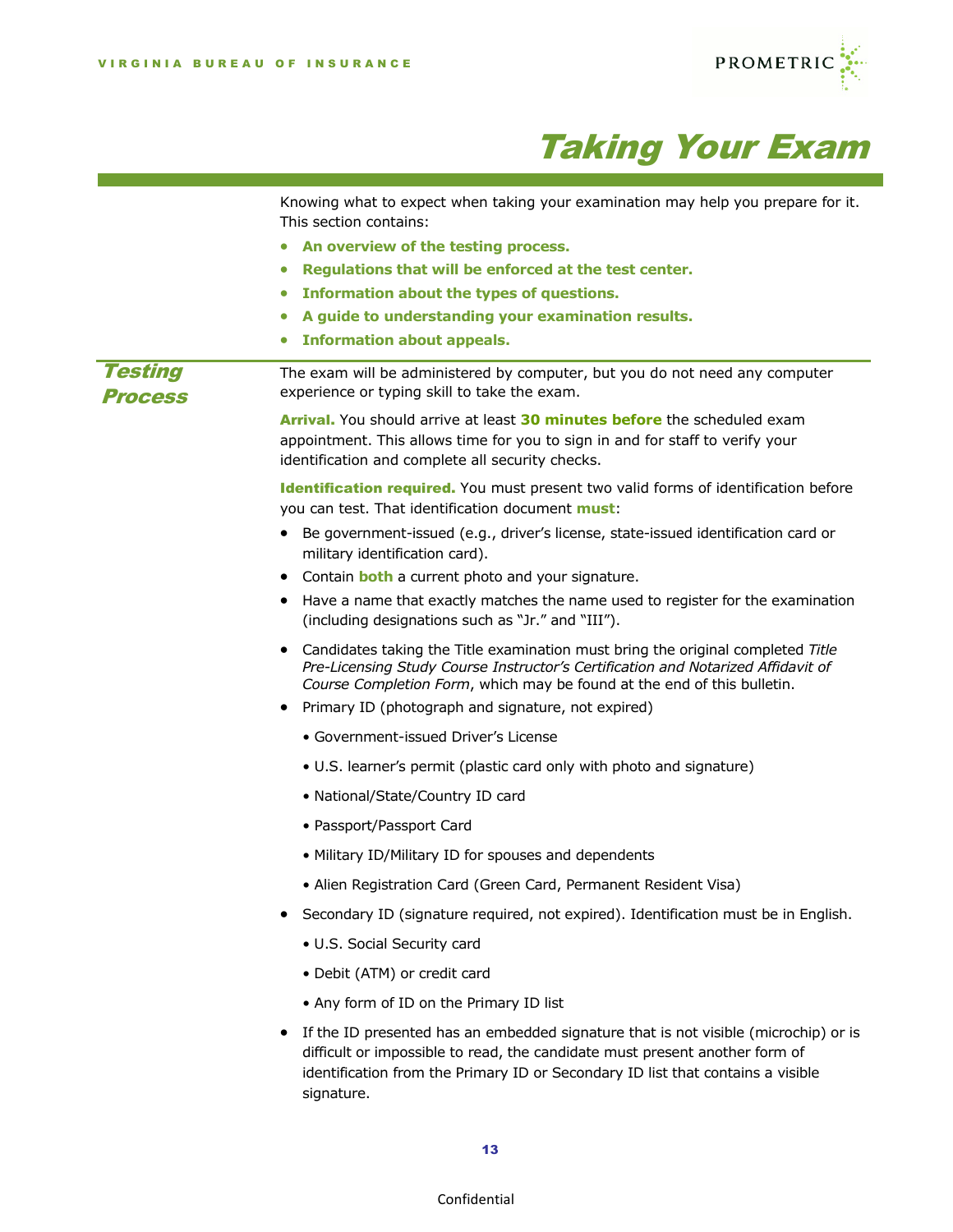![](_page_14_Picture_1.jpeg)

**Important:** Failure to provide appropriate identification at the time of the exam is considered a missed appointment. As a result, you will be required to pay another **full examination fee** before making another appointment. If you cannot provide the identification listed above, contact Prometric **before** scheduling the appointment to arrange an alternative way to meet this requirement.

# **Remote Pro-Proctor Exams**

You do not need any computer experience or typing skills to take your exam. After you schedule an appointment, you will receive an e-mail confirmation, with:

• ProProctor™ User Guide

You should complete the system check, and installation of the ProProctor<sup>™</sup> application in advance of your test day. While you are not physically travelling to a test center, we recommend that you use the 30 minutes prior to your appointment to review the testing regulations and Environment Do's and Don'ts and prepare to launch the Exam. The exam may not be launched more than 15 minutes prior to your appointment time and may not be launched more than 15 minutes after your appointment time.

You can also see if your computer and network will allow testing through ProProctor<sup>™</sup> visit **<https://rpcandidate.prometric.com/>** and complete the system check.

# Test center regulations

Copyrighted questions. All test questions are the property of Prometric and are protected by copyright. Federal law provides severe civil and criminal penalties for the unauthorized reproduction, distribution, or exhibition of copyrighted materials.

To ensure that all candidates are tested under similar conditions, the following regulations and procedures will be enforced at each test center. The Remote Proctor (RP) and/or Security Agent (SA) is authorized to dismiss you from the test session for a violation of any of the Testing Regulations, including exhibiting abusive behavior towards the RP or SA. If you are found to have violated any of the regulations during your exam, the RP is required to notify Prometric and your test sponsor.

#### **CONFIDENTIALITY OF EXAM CONTENT/SYSTEMS**

• The computer-based test delivery system, tutorial, exam content, and survey are the unpublished, confidential, and proprietary materials of Prometric and/or your test sponsor.

• Communicating, publishing, reproducing, or transmitting any part of an exam, in any form or by any means (e.g., verbal, electronic, written, etc.) for any purpose is strictly prohibited.

• ANY reproduction or disclosure will result in the immediate filing of civil and/or criminal charges against you and anyone directing or conspiring with you.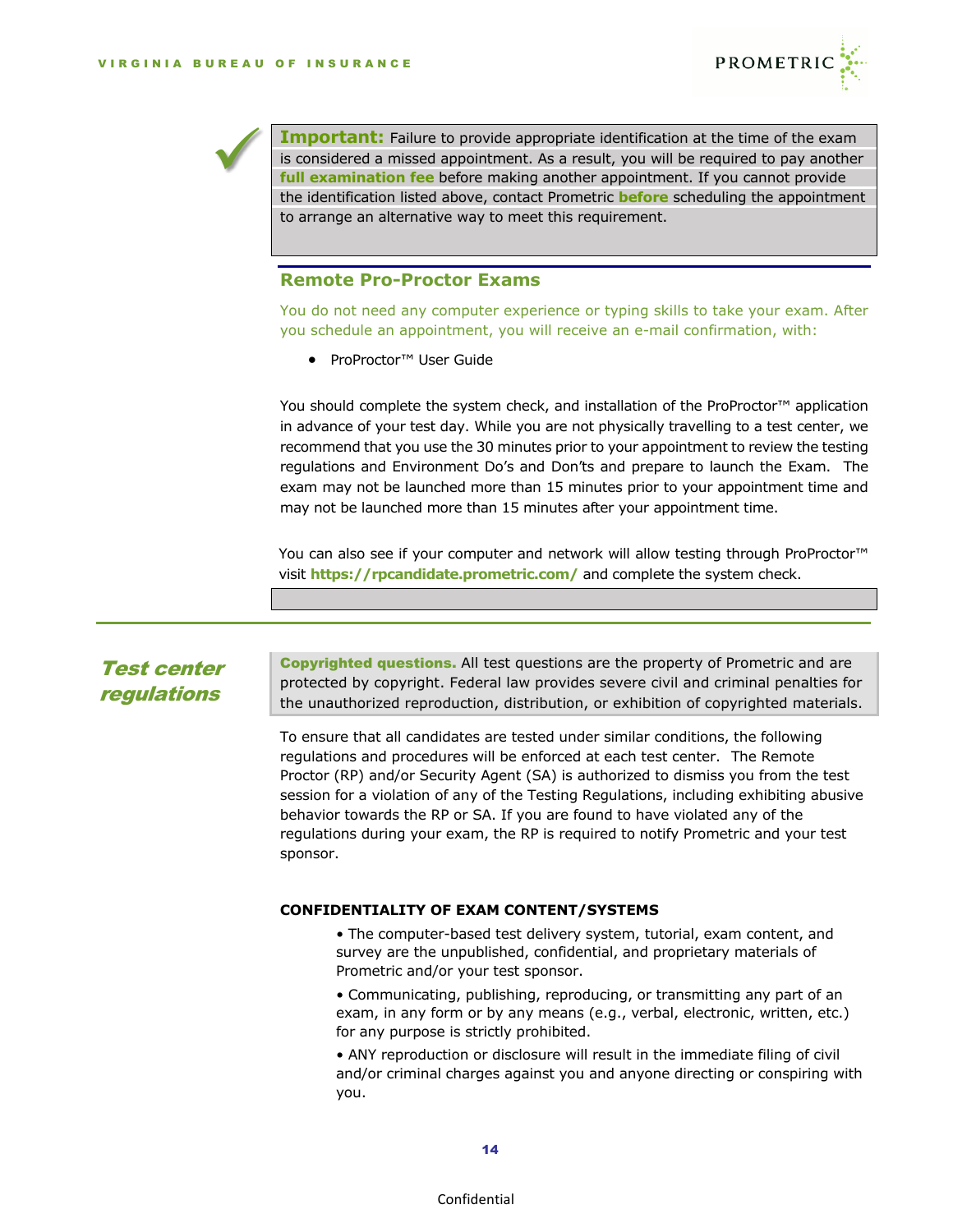![](_page_15_Picture_1.jpeg)

#### **EXAM CHECK-IN PROCEDURES & BREAKS**

- **1** All exams are continuously monitored by video and audio recording.
- **2** You must present valid (unexpired) and acceptable ID(s) in order to take your test. (See "Identification required" in the previous section).
- **3** Unauthorized personal items may not be accessible while testing. Such items include, but are not limited to outerwear, hats, food, drinks, purses, bags or briefcases, notebooks, watches, cell phones, electronic devices, or wearable technology.
- **4** Eating, drinking, smoking, and chewing gum are prohibited during the exam.
- **5 You will be required empty and turn all pockets inside-out and raise shirt sleeves above your wrists prior to starting your exam.**
- **6** If you are wearing eyeglasses, you will be required to remove them for visual inspection to ensure they don't contain a recording device.
- **7** You must also show your ID to the Test Center Administrator (TCA) and go through the security checks after any break in testing.
- **8** You are **prohibited** from communicating, publishing, reproducing, or transmitting any part of your test, in any form or by any means, verbal or written, for any purpose.
- **9** Written notes, published materials and other testing aids are strictly prohibited.
- **10** Light clothing items removed for comfort such as sweaters, suit jackets, scarves, etc., must be hung on the examinee's chair, not placed in laps or on the workstation desktop. Outerwear such as heavy coats, parkas, raincoats, etc., is not permitted in the immediate testing area.
- **11** Changing location while testing, turning off lighting or audio, speaking to or receiving aid from other individuals is strictly prohibited.
- **12** You are not allowed to use any electronic device or phone during breaks.
- **13** Candidates are required to be professional, civil and respectful at all times while testing.
- **14** Weapons are not allowed in any Prometric Test Center.

You are required to clear your testing area of personal items. Note the following:

- **Personal** items
- Electronic equipment—cameras, tape recorders, cell phones, PDAs, pagers, etc.—is not permitted in the testing area.

Other personal items—briefcases, backpacks, etc.—are not permitted in the testing area.

## **Prohibited Items and Examinee Conduct in the Test Center**

• Written notes or electronic devices discovered in the test room will be confiscated by the Test Center Administrator.

• Only soft ear plugs (with no wires/cords attached) and center-supplied tissues are permitted in the test room.

• All materials issued by the TCA must be returned at the conclusion of testing. Used scratch paper must be returned before new scratch paper will be issued by the TCA during your exam. If testing ProProctor, an online scratchpad is available for use during your exam.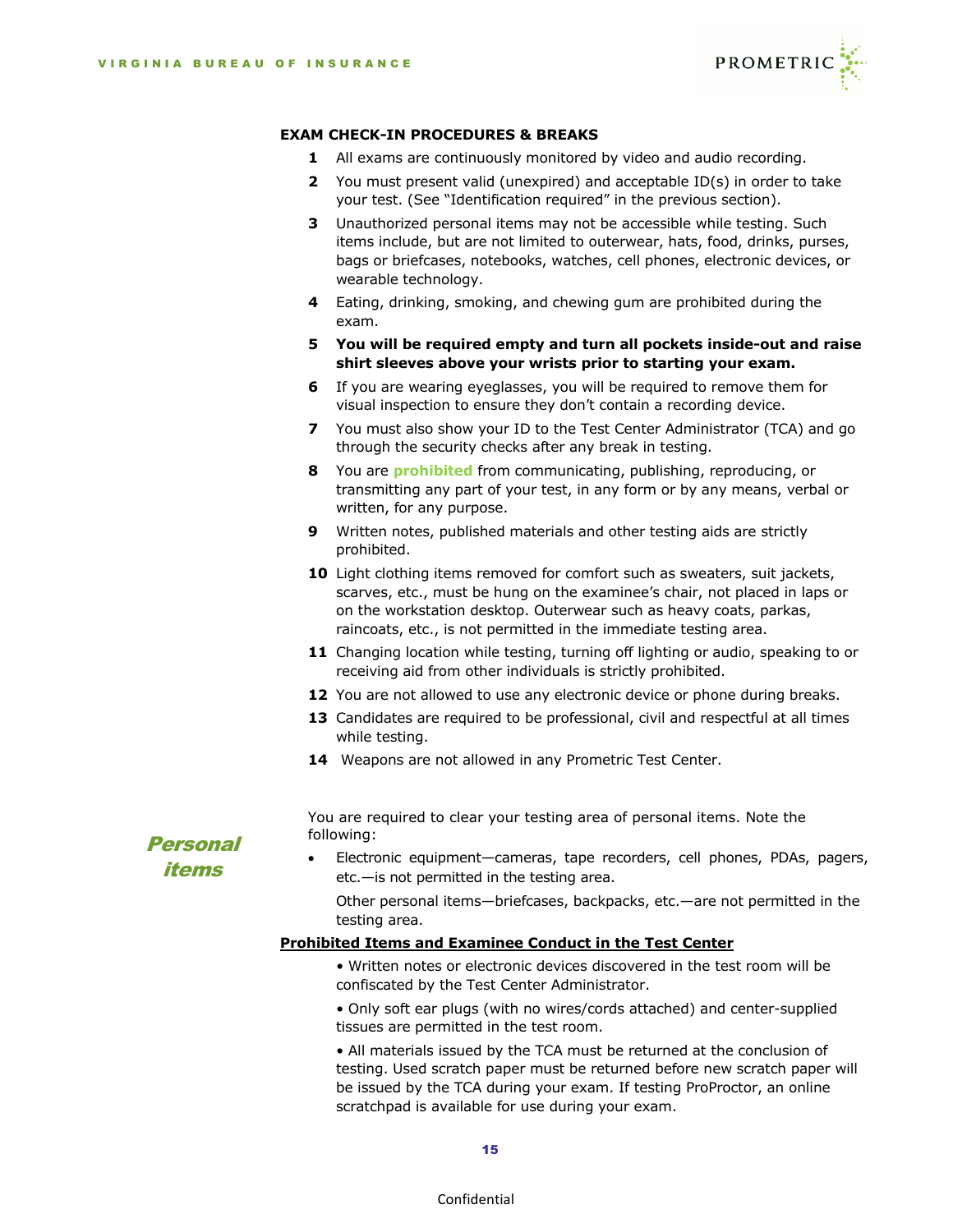![](_page_16_Picture_1.jpeg)

• Talking to other candidates in the test room, referring to their screens, testing materials or written notes is strictly prohibited. Note: Client/test sponsor practice policies shall supersede these regulations if a conflict exists.

Failure to follow any of these security procedures may result in the disqualification of the examination. Prometric reserves the right to audio and videotape any examination session.

Visit our **[website](https://www.prometric.com/sites/default/files/TestCenterRegulations.pdf)** for more information on Prometric test center regulations.

Please note: Test center administrators are not allowed to answer any questions pertaining to the exam content. If you do not understand a question on the examination, you should answer the question to the best of your ability.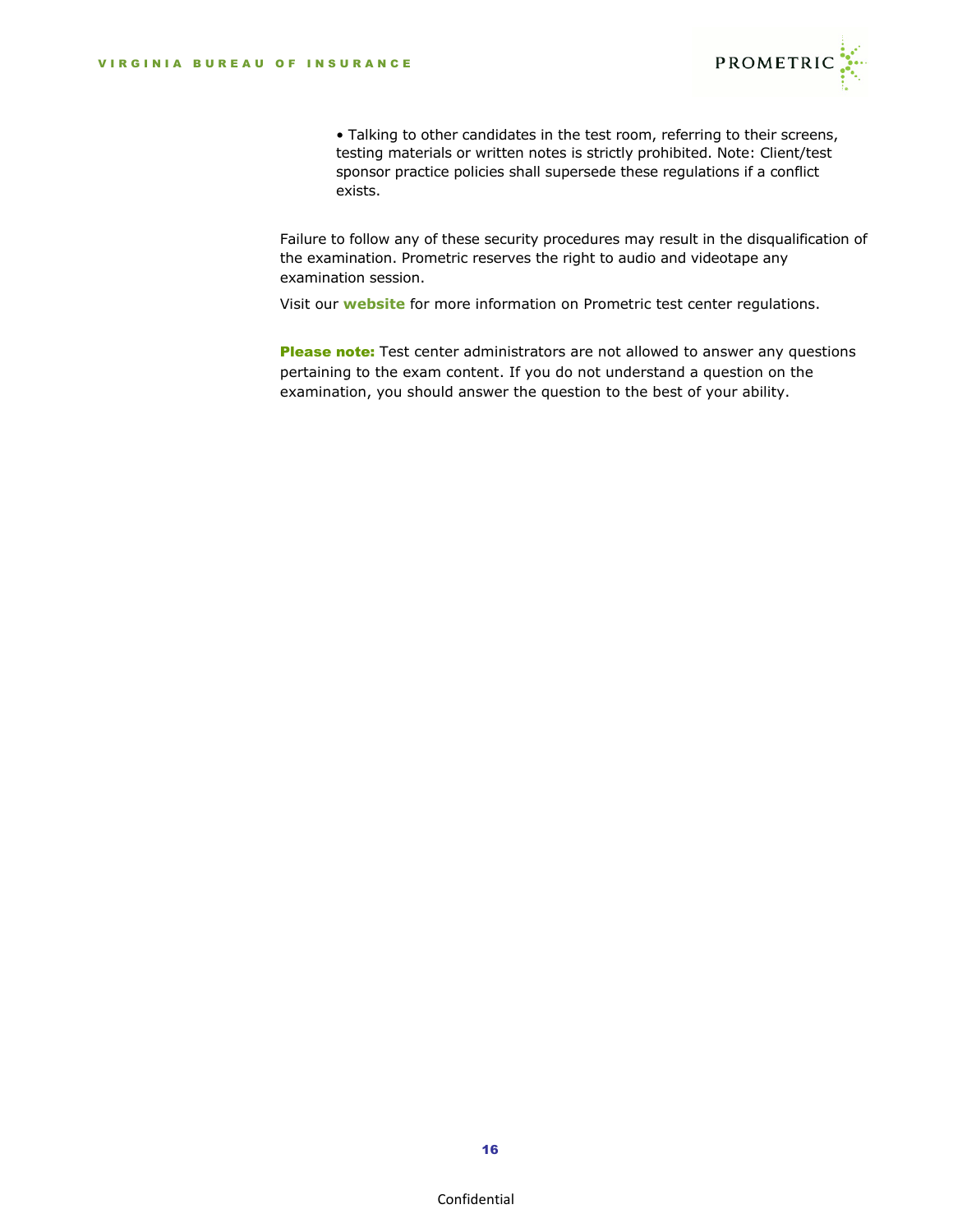![](_page_17_Picture_1.jpeg)

| <b>Exam Results</b> | At the end of the exam, the score will be shown on the screen and you will receive<br>an emailed score report. The report indicates the overall score and grade, including<br>the numerical percentage of questions answered correctly and whether you passed<br>or failed.                                                                                                                                                                                                                            |
|---------------------|--------------------------------------------------------------------------------------------------------------------------------------------------------------------------------------------------------------------------------------------------------------------------------------------------------------------------------------------------------------------------------------------------------------------------------------------------------------------------------------------------------|
|                     | The report also displays the correct percentage in each major section of the exam,<br>as defined by the exam content outline. These section scores are shown to guide<br>you, or your employer and/or trainer, about areas requiring additional preparation<br>for retesting if you do not pass the exam. Even after you pass, you may want to<br>focus on these areas as you begin to provide insurance products and services to the<br>public.                                                       |
| <b>Score Report</b> | Note that the section percentages will not average out to your total percentage<br>score. That is because individual examination outline sections are allocated different<br>numbers of questions on the examination. Your total percentage score is computed<br>by dividing the number of questions you answered correctly by the total number of<br>questions in the examination. The total score is not computed by adding the section<br>percentages and dividing by the total number of sections. |
|                     | <b>Duplicate score report.</b> You may go to the <b>Score Report Portal</b> to view and print<br>your report.                                                                                                                                                                                                                                                                                                                                                                                          |
|                     | <b>RETAKING THE EXAM</b>                                                                                                                                                                                                                                                                                                                                                                                                                                                                               |
|                     | The candidate must wait 24 hours before making a reservation for re-examination.<br>After the third time of failing the exam, Virginia law requires a 30-calendar day<br>waiting period before retaking the exam.                                                                                                                                                                                                                                                                                      |
| <b>Appeals</b>      | Prometric's goal is to provide a quality examination and a pleasant testing                                                                                                                                                                                                                                                                                                                                                                                                                            |
| <b>Process</b>      | experience for every candidate. If you would like to submit an appeal concerning<br>examination content, registration, scheduling or test administration (testing site<br>procedures, equipment, personnel, etc.), please submit an appeal by visiting our<br>website and clicking on "Request an Appeal".                                                                                                                                                                                             |
|                     |                                                                                                                                                                                                                                                                                                                                                                                                                                                                                                        |

Once submitted you will receive an email response within 20 days indicating whether your appeal has been approved.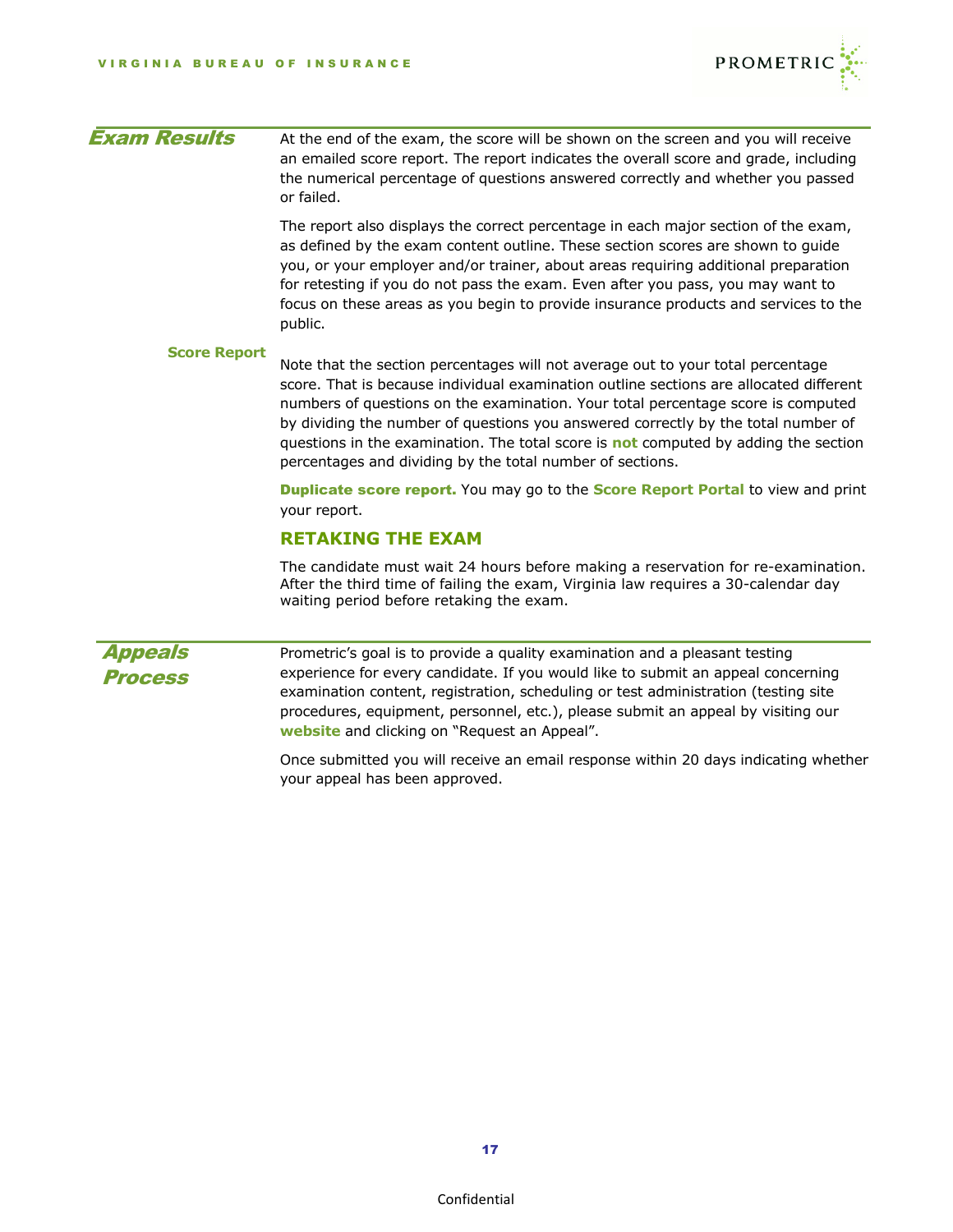![](_page_18_Picture_1.jpeg)

![](_page_18_Picture_2.jpeg)

**This section offers information about:**

- **Applying for your license.**
- **License Requirements by residence.**
- **Licensing fees.**

ī

• **Other licensing information.**

Applicants should visit the Bureau's **[website](https://scc.virginia.gov/pages/Bureau-of-Insurance)** for more information about licensing, including FAQs.

## Applying for Your License

After passing the exam (residents only), submit the following to the Department:

- Fingerprinting
	- o Resident applicants must be fingerprinted. Applicants will create an account at **<http://fieldprintvirginia.com/>** and use FieldPrint Code "FPVABOICHRR" to ensure that the results are provided to the Bureau of Insurance.
	- o Fingerprints must be no older than 90 days for use with an application.
	- $\circ$  Fingerprints once on file with the Bureau of Insurance are valid for one year.
- Visit the Sircon's **[website](http://www.sircon.com/virginia)** to apply online for your license.
	- o All related documents should be attached to the application.
	- o Applications are processed in date order. Allow 15 business days for processing.
	- o Allow a minimum of 30 business days from the time documentation is submitted for applications with affirmative background questions. Refer to the Misdemeanor and Felony checklists in this bulletin for additional information.
	- o Applications are closed after 30 calendar days if all required documentation is not provided and a new application with a nonrefundable application processing fee will be required.
- Virginia law requires that you provide a residential street address as your address of record. **DO NOT USE A BUSINESS ADDRESS (INCLUDING PO BOX) AS YOUR RESIDENCE OR MAILING ADDRESS.**
- The license application processing fee is nonrefundable and nontransferable
- **Exams remain valid for license applications for 183 calendar days.**

For complete licensing procedures, visit the Bureau's **[website](https://www.scc.virginia.gov/pages/Bureau-of-Insurance)**.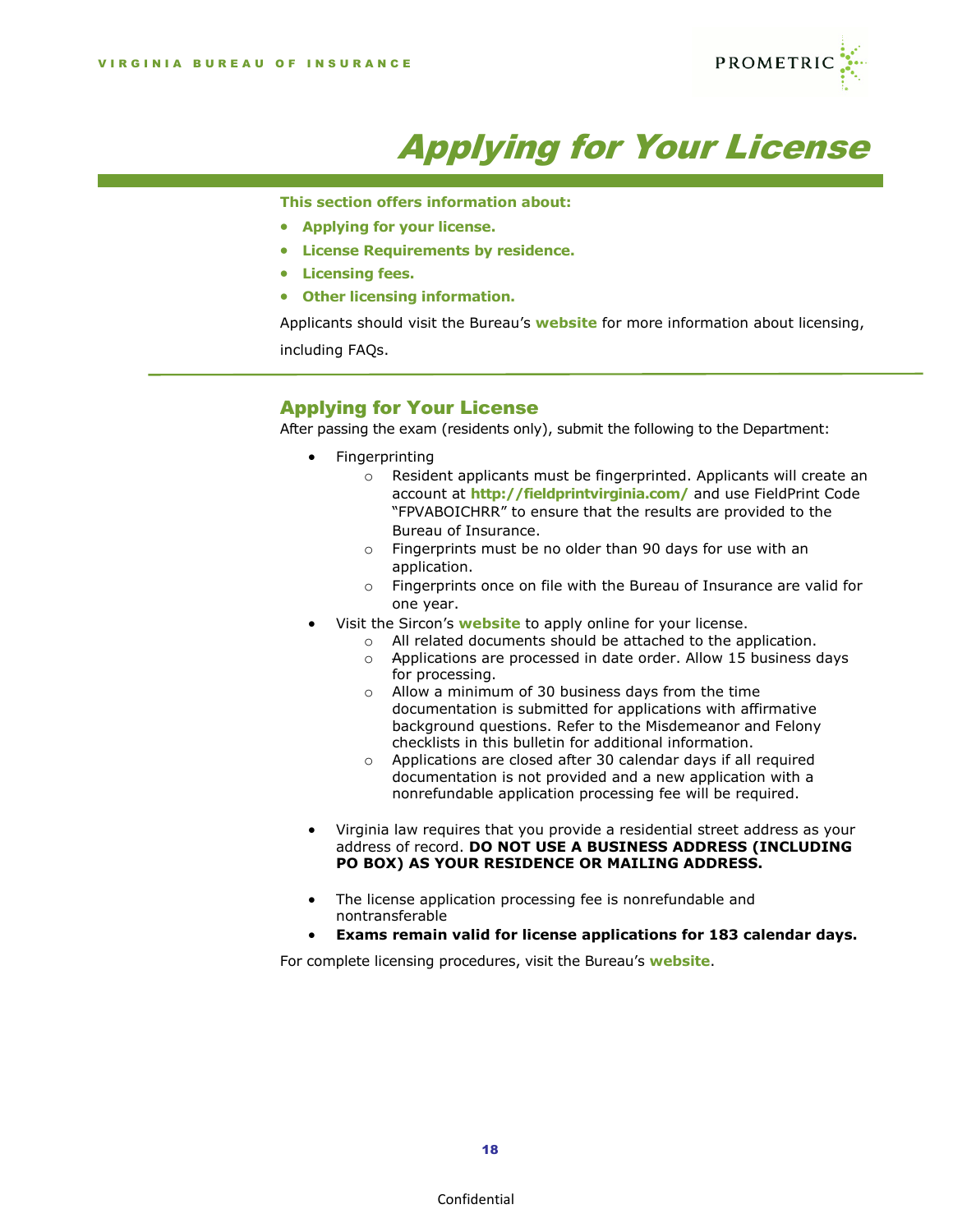![](_page_19_Picture_1.jpeg)

# REQUIREMENTS FOR INDIVIDUALS MOVING TO VIRGINIA

Individuals with nonresident licenses moving to Virginia must submit an application to become a resident agent. Resident licenses in the former state must be inactive to apply for a Virginia resident license.

The Bureau will verify licensing status through the NAIC's Producer Data Base. Applicants can obtain any line of authority held in their previous home state within 90 calendar days of cancelling the previous resident license. If the application and nonrefundable processing fee is not submitted within 90 calendar days of cancelling the agent's previous resident license, all Virginia resident pre-licensing requirements will need to be satisfied in order to be issued a license.

An agent with an active nonresident Virginia license will be granted 90 calendar days from the date the previous home state licenses were cancelled to submit their resident license application. During the 90-calendar day period, an agent may continue to operate under their nonresident Virginia license while applying for a resident Virginia license. Appointments made under the nonresident license will remain in effect during the 90 calendar day period, unless terminated for other reasons.

Agents that obtains a Virginia resident license within the 90-calendar day period, transfer any active appointments automatically when the license is issued. If, at the end of the 90-calendar day period, the agent has not obtained a resident license, the equivalent nonresident license(s) and associated appointment(s) will be canceled.

For complete licensing procedures, visit the Bureau's **[website](https://scc.virginia.gov/pages/Bureau-of-Insurance)**.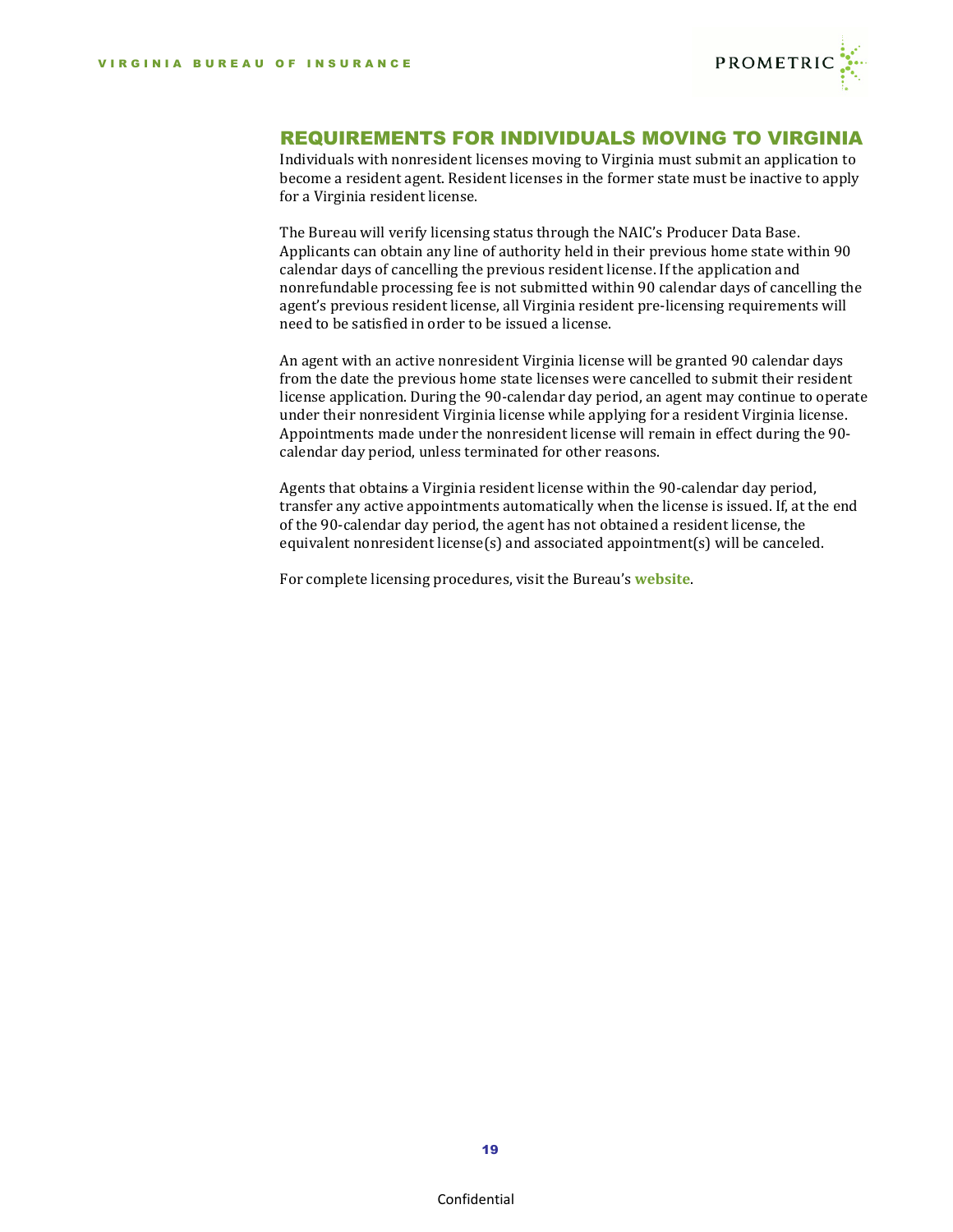![](_page_20_Picture_1.jpeg)

# License Application and Forms

**This section provides printable copies of various forms and information that may be needed or helpful for completing them. It contains the following:**

- **Examination registration form.**
- **Instructor's Certification for Title Insurance and Affidavit of course completion form.**

# Misdemeanor Conviction Checklist

#### **Prior to applying for the license:**

**Normal processing time for applications with affirmative background questions is a minimum of 30 business days from the date we receive all documentation necessary to review the application. Applications are closed after 30 calendar days if all required documentation is not provided and a new application with a nonrefundable application processing fee will be required.**

- ❑ Pass appropriate pre-licensing examination (residents only).
- ❑ Resident applicants must be fingerprinted. Applicants will create an account at

**<http://fieldprintvirginia.com/>** and use FieldPrint Code "FPVABOICHRR" to ensure that the results are provided to the Bureau of Insurance.

- ❑ Write a detailed statement explaining the circumstances surrounding each offense.
- ❑ Obtain a copy of the charging document.
- ❑ Obtain a copy of the court document that demonstrates the final disposition of the case.
- ❑ Obtain a copy of the sentencing order.

❑ If applicable, obtain a copy of the court document or letter from the probation officer indicating completion of probation.

Request court documents from the Clerk of the Court that had jurisdiction over your case.

❑ If applicable, obtain documentation demonstrating the conviction has been pardoned or expunged.

❑ Visit **[Sircon](http://www.sircon.com/virginia) t**o apply for the license and attach all of the above-referenced documents to the application as a PDF file.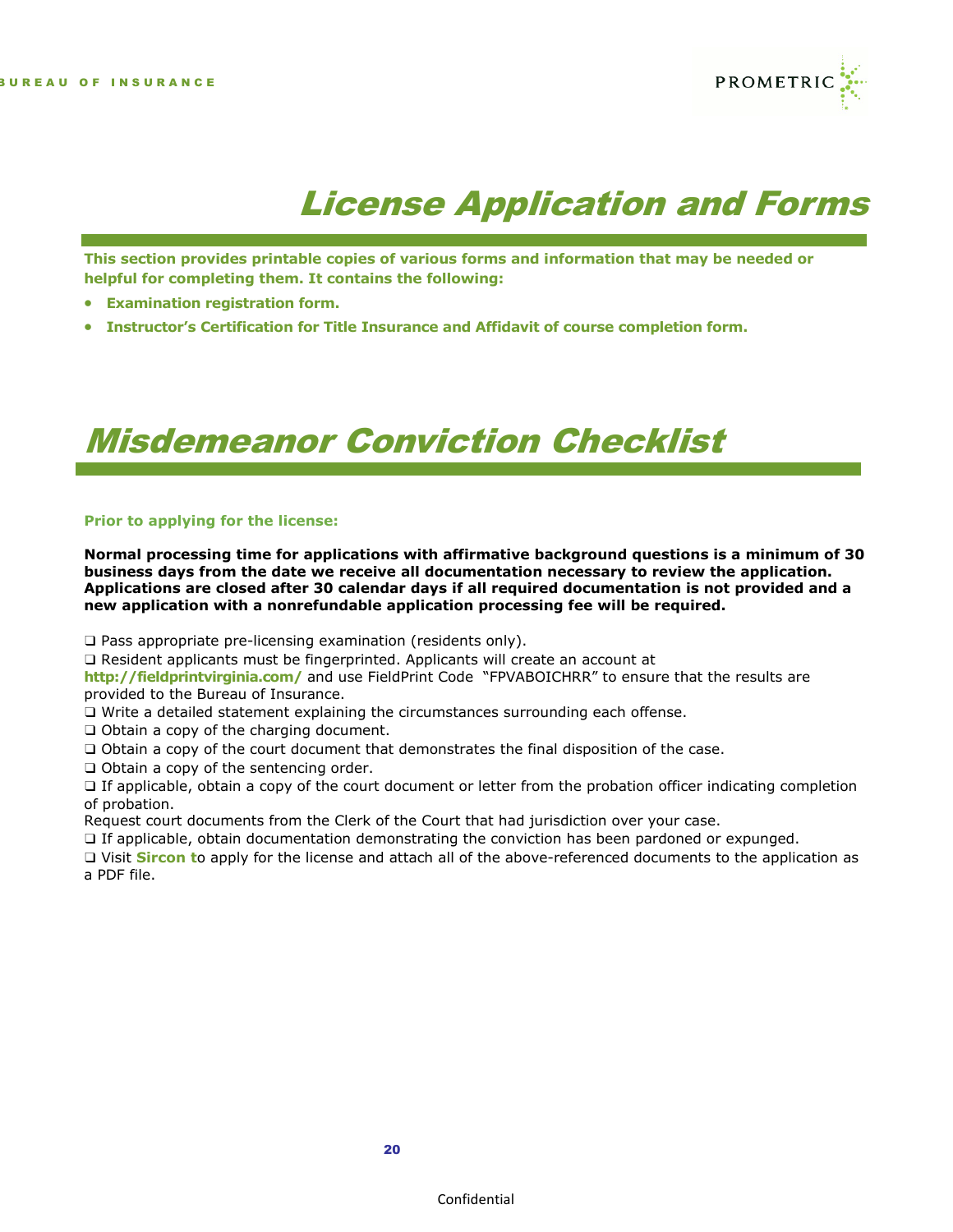![](_page_21_Picture_1.jpeg)

# Felony Conviction Checklist

### **Prior to applying for the license:**

**Normal processing time for applications with affirmative background questions is a minimum of 30 business days from the date we receive all documentation necessary to review the application. Applications are closed after 30 calendar days if all required documentation is not provided and a new application with a nonrefundable application processing fee will be required.**

❑ Pass appropriate pre-licensing examination (residents only).

❑ Resident applicants must be fingerprinted. Applicants will create an account at

**<http://fieldprintvirginia.com/>** and use FieldPrint Code "FPVABOICHRR" to ensure that the results are provided to the Bureau of Insurance.❑ Write a detailed statement explaining the circumstances surrounding each offense.

❑ Obtain a copy of the charging document.

❑ Obtain a copy of the court document that demonstrates the final disposition of the case.

❑ Obtain a copy of the sentencing order.

❑ If applicable, obtain a copy of the court document or letter from the probation officer indicating completion of probation.

Request court documents from the Clerk of the Court that had jurisdiction over your case.

❑ If applicable, obtain documentation demonstrating the conviction has been pardoned or expunged.

□ If applicable, obtain documentation that Civil Rights have been restored.

❑ If applicable, obtain a signed letter from your employer or prospective employer on letterhead indicating they are aware of the felony conviction (residents only).

❑ If applicable, obtain a copy of the 1033 consent approved by your home state (nonresidents only).

❑ Visit **[Sircon](http://www.sircon.com/virginia)** to apply for the license and attach all of the above referenced documents to the application as a PDF file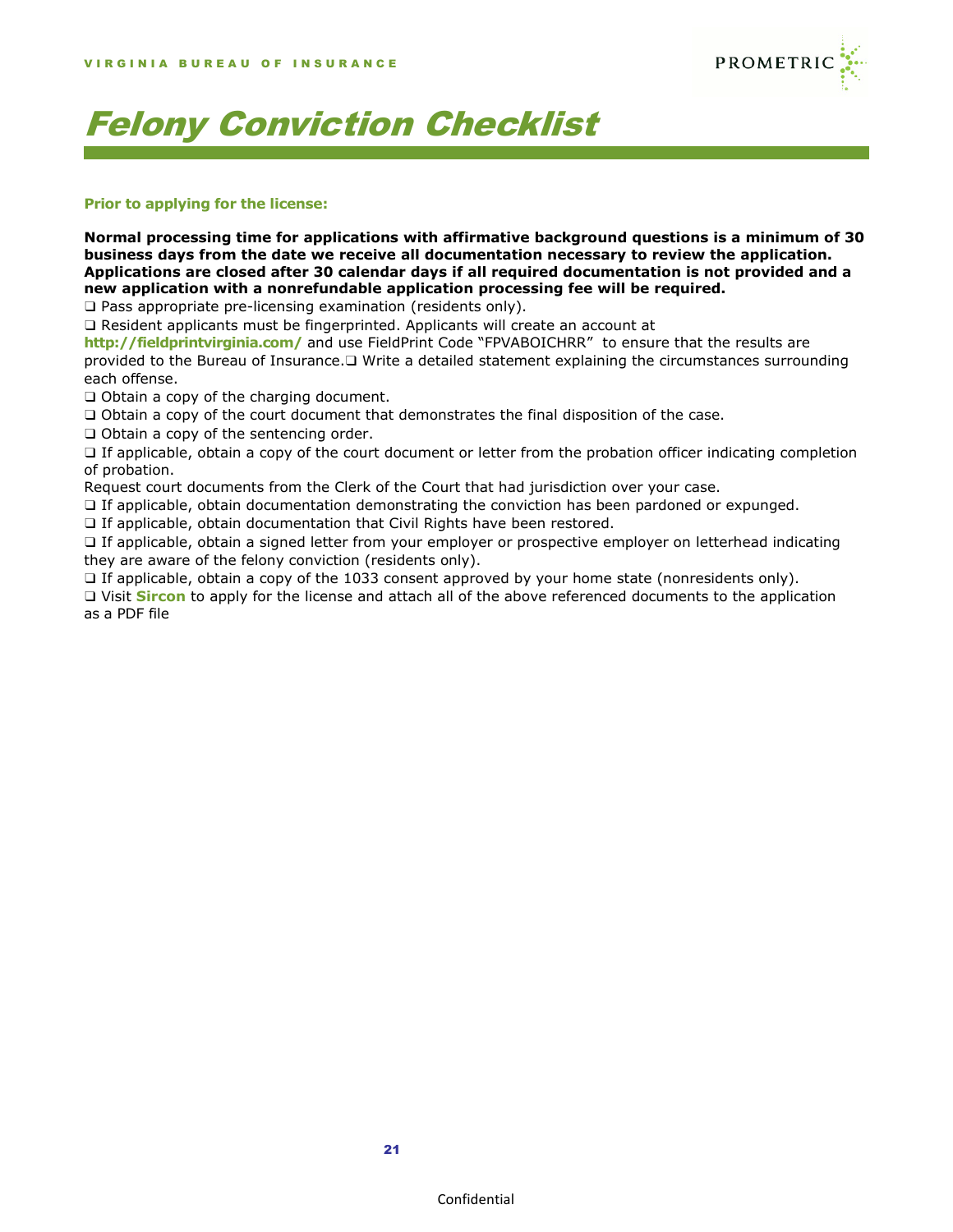![](_page_22_Picture_1.jpeg)

![](_page_22_Picture_2.jpeg)

The following outlines give an overview of the content of each of the Virginia insurance examinations. Each examination will include questions on the subjects contained in the outline. The percentages indicate the relative weight assigned to each section of the examination.

For example, 10 percent means that 10 questions will be drawn on a 100-question examination and 15 will be drawn on a 150 question examination.

**You can access your outlines by going to the Prometric [website.](http://www.prometric.com/Virginia/insurance)**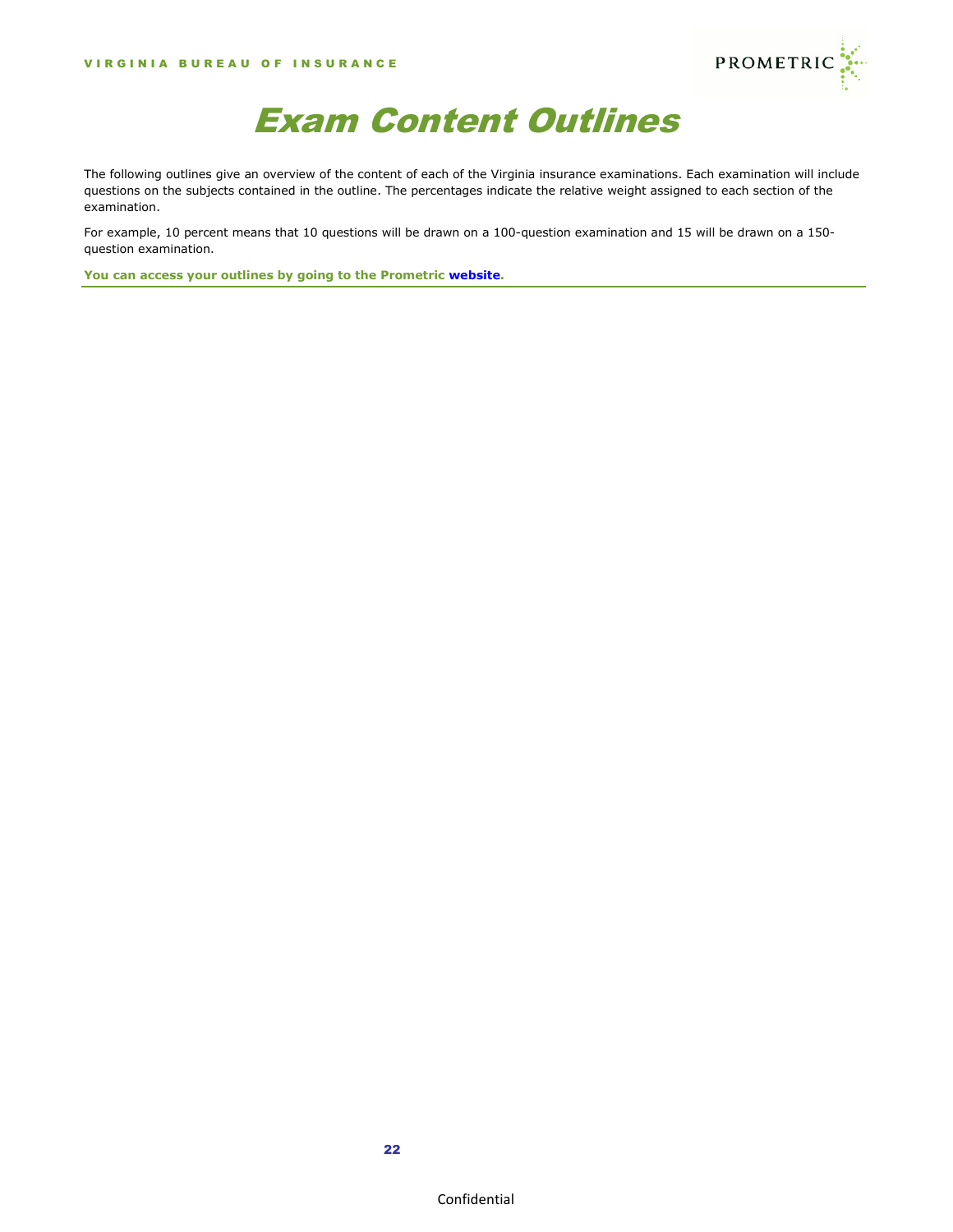![](_page_23_Picture_1.jpeg)

# Exam Registration Form Virginia Insurance Examinations

#### *To conveniently register online, please go to [www.prometric.com/virginia/insurance](http://www.prometric.com/virginia/insurance)*

#### Print or type clearly and neatly. Incomplete or illegible forms will not be processed.

| Last Name                              | First Name                                                                   | Middle Name |            |                                  |
|----------------------------------------|------------------------------------------------------------------------------|-------------|------------|----------------------------------|
|                                        |                                                                              |             |            |                                  |
|                                        |                                                                              |             |            |                                  |
|                                        | Residence Address (Your address of legal residence is required)              |             |            | Date of Birth                    |
|                                        |                                                                              |             |            |                                  |
|                                        |                                                                              |             |            |                                  |
| City                                   | <b>State</b><br>ZIP Code                                                     |             |            | Daytime Phone Number (including  |
|                                        |                                                                              |             | area code) |                                  |
|                                        |                                                                              |             |            |                                  |
| Employer (insurance company, if known) |                                                                              |             |            | Evening Phone Number (including  |
|                                        |                                                                              |             | area code) |                                  |
|                                        |                                                                              |             |            |                                  |
|                                        | E-mail address (applications without an email address may experience delays) |             |            | Fax Number (including area code) |
|                                        |                                                                              |             |            |                                  |
|                                        |                                                                              |             |            |                                  |

| <b>Series</b> | <b>Examination Title</b>         | <b>Content Time</b> | <b>Examination Fee</b> |
|---------------|----------------------------------|---------------------|------------------------|
| $11 - 01$     | VA Life, Annuities & Health Exam | 150 mins            | \$35                   |
| $11 - 03$     | VA Property & Casualty Exam      | 150 mins            | \$35                   |
| $11 - 04$     | VA Title Exam                    | 90 mins             | \$35                   |
| $11 - 05$     | VA Life & Annuities Exam         | 120 mins            | \$35                   |
| $11 - 06$     | VA Health Exam                   | 120 mins            | \$35                   |
| $11 - 07$     | VA Personal Lines Exam           | 120 mins            | \$35                   |
| $11 - 08$     | VA Public Adjuster Exam          | 60 mins             | \$35                   |
|               |                                  |                     | <b>Total Fee</b>       |

**Registration fees are nonrefundable.** Fees may be paid by cashier's check, company check, money order, MasterCard, Visa or American Express. Make company checks, cashier's checks and money orders payable to Prometric. Please put your phone number on the check. **Personal checks and cash are not accepted.** To pay by **credit card** (when registering by mail or fax), please complete the Credit Card Payment Form on the next page and fax to 800.347.9242, or send this completed form along with the appropriate fee to:

#### **Prometric ATTN: VA Insurance Examination Registration 7941 Corporate Drive, Nottingham, MD 21236**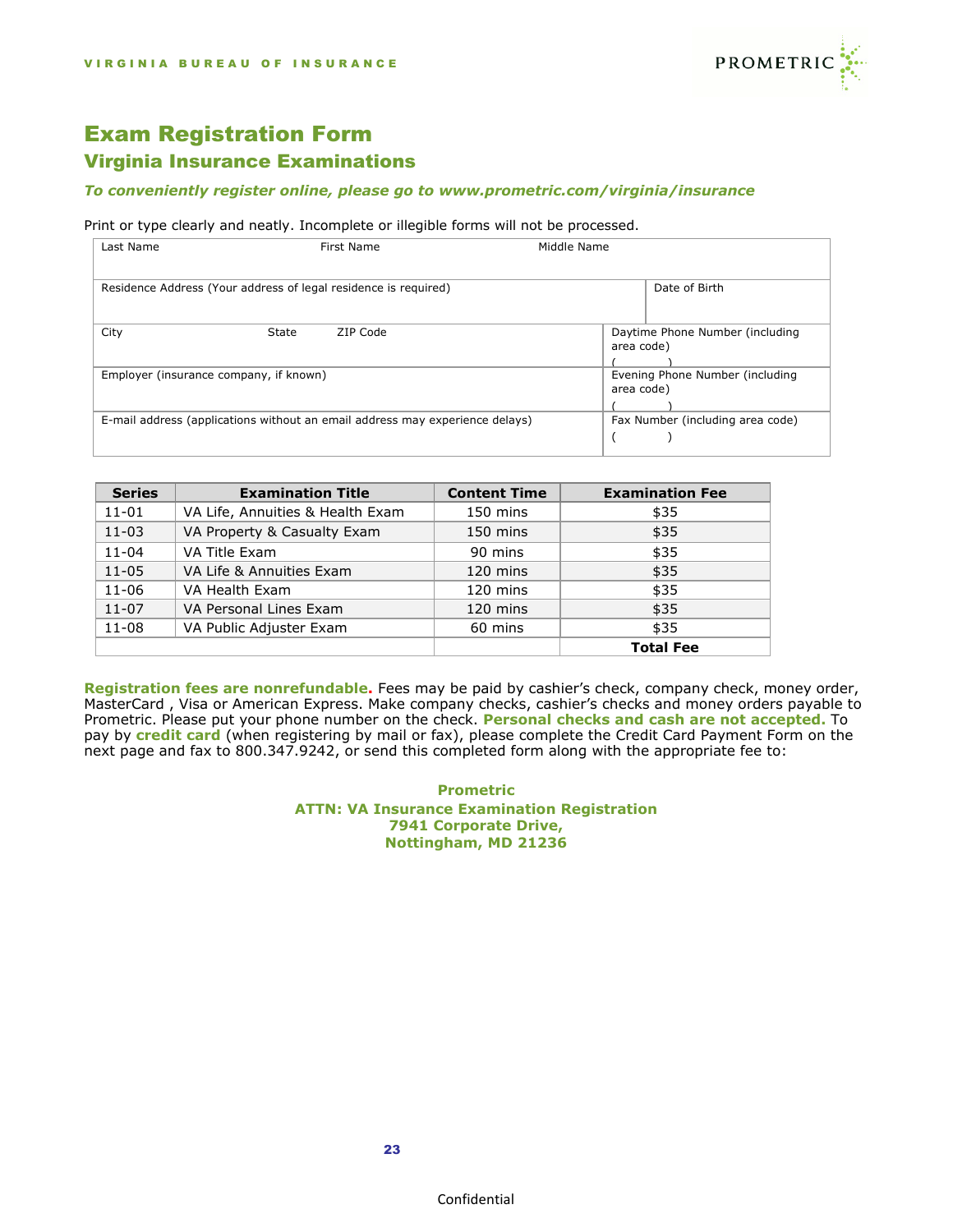![](_page_24_Picture_1.jpeg)

# Credit Card Payment Form

Print or type clearly and neatly. Incomplete or illegible forms will not be processed.

| Card Type (Check One)      |                                  |                        |  |
|----------------------------|----------------------------------|------------------------|--|
| □ MasterCard □ Visa        | American Express<br>$\mathbf{I}$ |                        |  |
| Card Number                |                                  | <b>Expiration Date</b> |  |
| Amount<br>\$               |                                  |                        |  |
| Name of Cardholder (Print) |                                  |                        |  |
| Signature of Cardholder    |                                  |                        |  |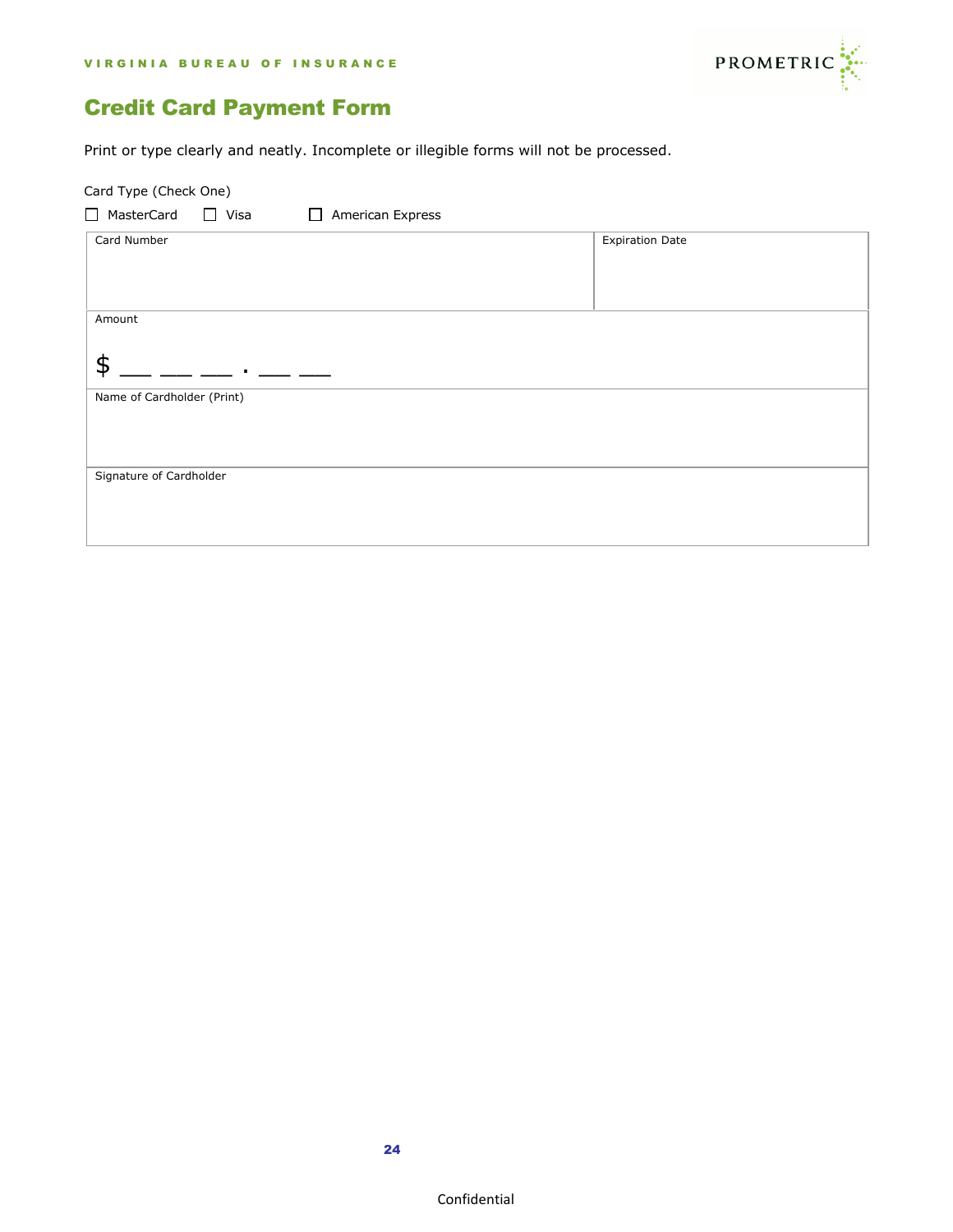![](_page_25_Picture_1.jpeg)

### **INSTRUCTOR'S CERTIFICATION**

| hereby certify that |
|---------------------|

*Please print your full name Please print full name of student*

attended and successfully completed the required pre-licensing study course in preparation for the title examination. I further certify that the course was taught under my supervision, that the curriculum included all materials in the Examination Content Outline approved by the Virginia State Corporation Commission as set forth in Section 38.2- 1814.1 of the Code of Virginia, as amended, and that the individual named above attended the full number of classroom or equivalent distance learning hours required by said section of the Code of Virginia, as indicated below. I further certify that the following information is true and correct.

#### **Course provided and number of classroom hours**

Title Insurance – 16 CLASSROOM hours of instruction, or equivalent number of distance learning hours or a combination thereof were provided

#### **Course Completion Date:**

#### *Note:*

*deemed to have committed a knowing and willful violation of this section and be subject to the penalties as set forth in § 38.2-218. If the instructor is also a licensed insurance agent or insurance consultant, the Commission may also impose on the instructor the penalties set forth in § 38.2- 1831 or 38.2- 1843, as applicable." The penalties referred to above include fines of up to \$5,000 for each violation as well as suspension or revocation of the instructor's agent or consultant* license(s). *or distance hours shall be education the of number completed applicant requisite classroom § 38.2-1814.1 of the Code of Virginia states in part: "An instructor who is found to have submitted a materially false certification that an*

*Signature of Instructor*

( ) Check if you are licensed as an insurance agent in Virginia

*Business Address of Instructor*

*Business Telephone Number of Instructor*

*You must submit this original form to the Proctor at the testing center. Do not submit this form to the Bureau of Insurance*